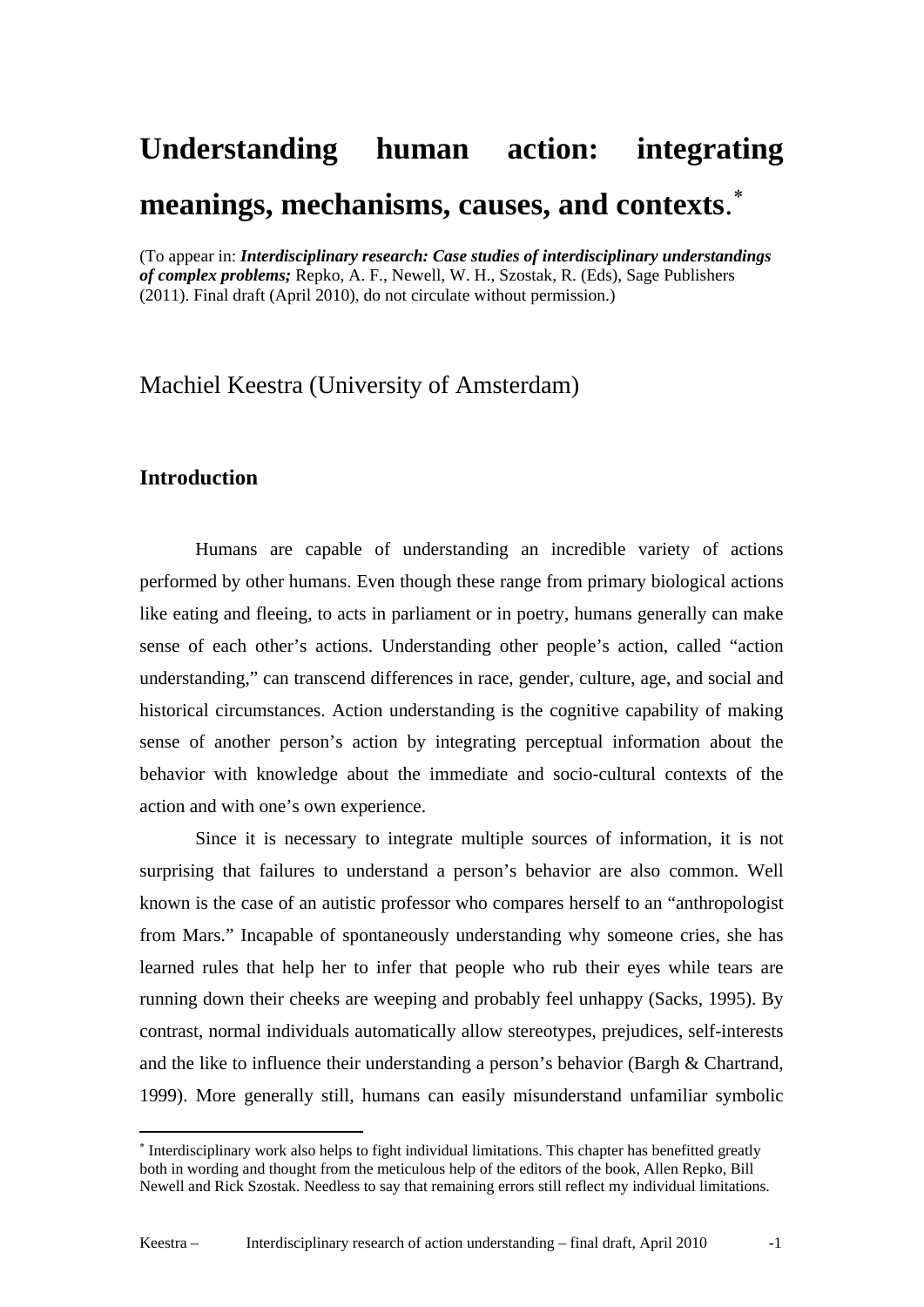actions or rituals if they rely too much on their own socio-cultural expertise (Gadamer, 2004). Given the importance of action understanding in every domain of human life and society, and in light of the complexities that surround it, a comprehensive scientific understanding of this capacity is needed. Apart from satisfying intellectual curiosity, such insight would serve to improve our action understanding and mitigate several forms of misunderstanding. Indeed, in studying action understanding, "we as scientists are engaged in the very process that is central to our concerns" (Gergen & Semin, 1990, p. 1).

 Scholars are increasingly dissatisfied with mono-disciplinary approaches to understanding human action. Such one-sidedness can rest upon various motives. For example, "hermeneutic interpretations" of action understanding tend to emphasize historical and cultural influences while overlooking that ultimately such influences depend upon individual cognitive processes.<sup>[1](#page-1-0)</sup> This has led to a critique of the assumption that humans are born as a "blank slate" and that culture is solely responsible for all cognitive contents. However, such critique easily slides into an overemphasis on the biology of human nature and a denial of socio-cultural influences on cognition (Pinker, 2003).

 Fortunately, recent interdisciplinary endeavors have shown that an interdisciplinary approach is preferable when investigating complex functions like action understanding. Such research often involves developing a new "interdiscipline" such as cultural psychology (Bruner, 1990) or combining insights from the social sciences and psychology (Shore, 1996; Sperber, 1996). Evidence shows that throughout human evolution there have been mutual influences between biological and cognitive processes that shape human capacities and socio-cultural influences on those processes (Bogdan, 2003; Donald, 1991; Tomasello, 1999). In addition to these interdisciplinary investigations, computational sciences and artificial intelligence research are developing computer models of human understanding that allow new types of experiments and simulations (Churchland, 1995). Such insights underscore the necessity and fruitfulness of disciplinary boundary crossing and require that various disciplinary methods, concepts and theories be combined in innovative ways.

<span id="page-1-0"></span> $1$  There is little room for evidence from the natural and social sciences in the hermeneutics as proposed in the influential (Gadamer, [1960] 2004). A theory of interpretation that allows scientific explanation a role in interpretation is proposed in (Ricoeur, [1986] 2008). In the social sciences an influential approach considers human functions as stemming from actor-network interactions, without specific interest in biological and psychological conditions (Bourdieu, [1980] 1990).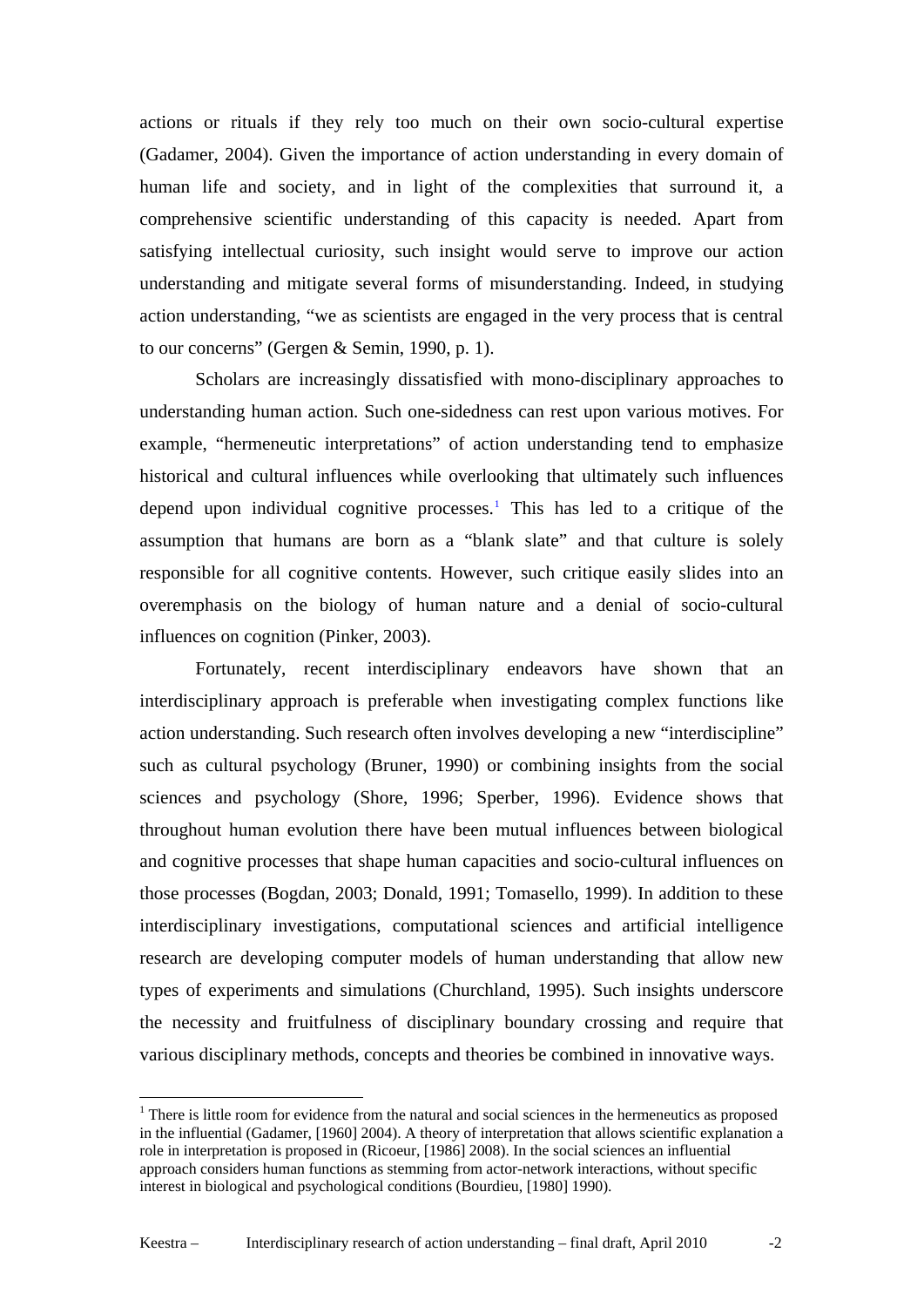Presently, there is a need for a theoretical framework that is capable of explaining a phenomenon as complex as human action. Such a framework requires integrating insights from multiple disciplines. The purpose of this chapter is to propose a "mechanism-based explanation"<sup>[2](#page-2-0)</sup> of action understanding which will provide a theoretical framework for integrating various and often conflicting disciplinary insights. Proposing an integrative theoretical frame is a common practice in the sciences. Such a frame allows scientists to explain many facts that have been observed, while predicting others. In the life and cognitive sciences, however, a specific integrative device is often applied, namely "mechanism-based explanation."<sup>[3](#page-2-1)</sup> As used here, "mechanism" means "an organized system of component parts and component operations. The mechanism's components and their organization produce its behavior, thereby instantiating a phenomenon" (Bechtel, 2005).

 In explaining action understanding, scientists assume that there is a complex cognitive "mechanism" that is responsible for this phenomenon. Such a cognitive "mechanism" can 'produce' action understanding as it processes multiple sources of external information. Moreover, external influences can modulate or affect the mechanism itself as is the case with socio-cultural information. For instance, neuroimaging experiments show that the differences in family relations are correlated with differences between the neural processes of Western and Chinese students when they think about their mothers. In Western students, self-related thought activates different processes than mother-related thought, while in Chinese students the two processes are rather similar (Han & Northoff, 2008). Since action understanding involves many more different sources of information, a mechanism-based explanatory approach should be prepared for integrating insights from various disciplines.

<span id="page-2-0"></span> $2^{2}$  Such an explanation is also called "mechanistic" in the philosophy of science literature (Machamer, Darden, & Craver, 2000). It is important to realize that in an explanatory context a mechanism is an epistemic device and plays a role in the organization of knowledge. If our knowledge of a phenomenon changes, the mechanism needs adjustments accordingly.

<span id="page-2-1"></span><sup>&</sup>lt;sup>3</sup> Since it proved to be extremely rare to demonstrate analogues of Newton's mechanical laws for biological or cognitive systems, an alternative scientific device is considered more apt for these fields (Bechtel & Richardson, 1993; Machamer, Darden, & Craver, 2000). Meanwhile, social scientists are discussing the fruitfulness of a mechanism-based approach as well – see (Hedstrom & Swedberg, 1996), for example.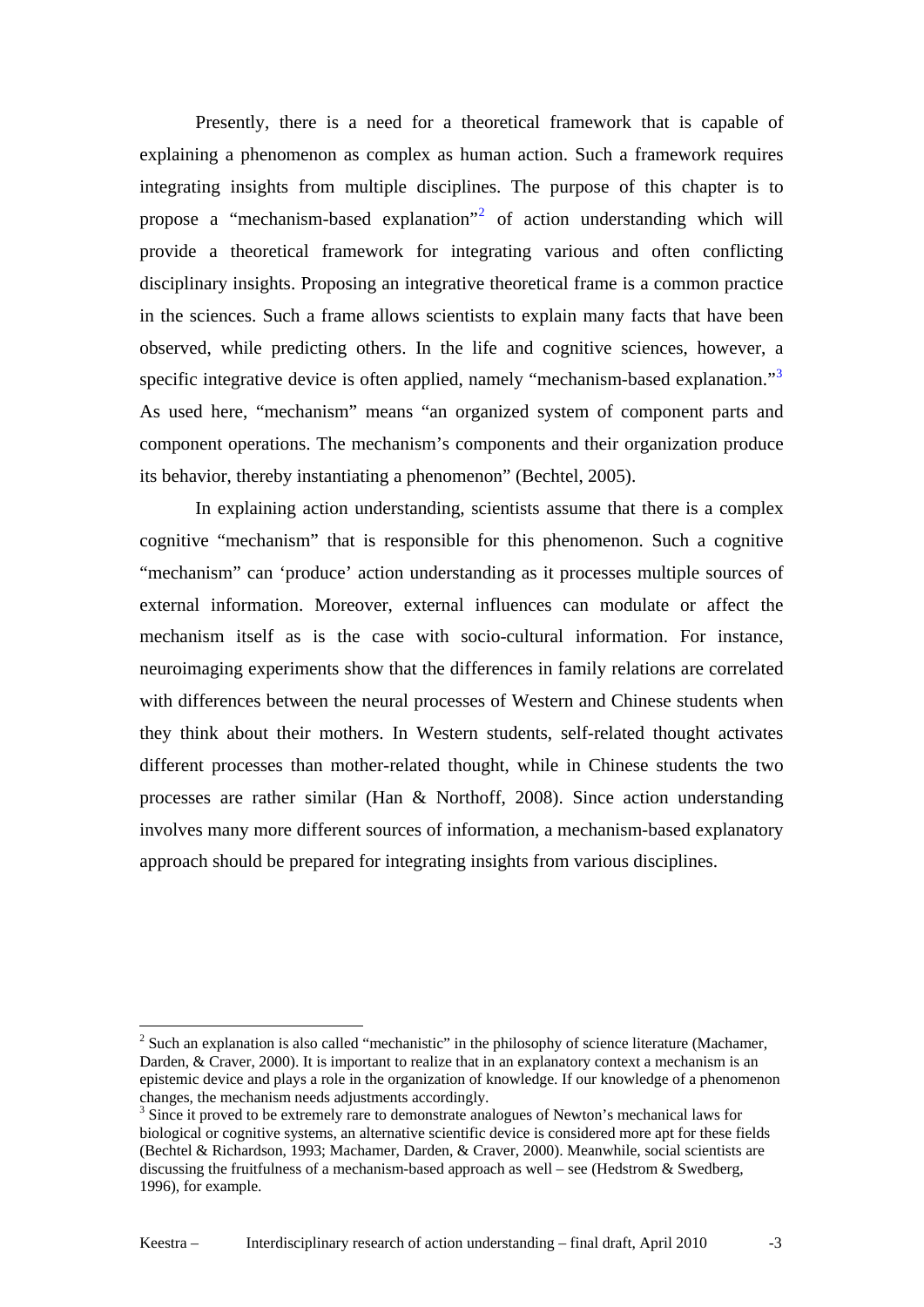#### **Mechanism-based Explanation in Brief**

 A simple and familiar example of a mechanism is a clock with components like gears and shafts, and operations like turning and oscillating. If made properly and provided with external inputs such as energy and correct initial settings, the clock will establish time accurately. However, we cannot identify the mechanism that makes the clock work just by observing its external pattern of behavior. To do that requires going *inside* the clock and investigating its various components and operations. Complex mechanisms may be analyzed at various levels. The human body, for example, is a far more complex mechanism than a clock and must be analyzed at various levels—anatomical, physiological, or biochemical—to be fully understood. Each of these levels refers to the hierarchy of the body's organization, not to the physical size of the parts that exist at each level. Given the many and often non-linear interactions between, for example, chemical substances, organ functions, and sociocultural meanings, that together can produce specific hallucinations, biological phenomena are very complex. Compared to the human body, a mechanical clock is not complex: underneath the observable level of shafts and gears is the unobservable level of molecules. Note that molecular differences between clocks made from steel or from silver do not affect the way they establish time whereas changing molecules in blood will affect human bodily functions. Biological and cognitive mechanisms are also far more complex than engineered mechanisms because of the non-linearity of many intrinsic activities and their responsiveness to environmental factors, including the meanings of socio-cultural settings and symbols.

 Two strategies are used to develop a mechanism-based explanation of a phenomenon: decomposition and localization (Bechtel & Richardson, 1993). Decomposition means that we first analyze a given phenomenon—be it establishing time or action understanding—into components or smaller tasks that in concert are responsible for it. Localization means that we try to localize these components of the phenomenon somewhere in the object or organism that displays it. In easy cases we can localize the components of our phenomenon, like pointing the hours or the minutes, in separate component parts and activities of the clock. However, these parts and activities are not completely separable since they rely on the same energy source and initial settings and share many other parts and activities. Typically, therefore, our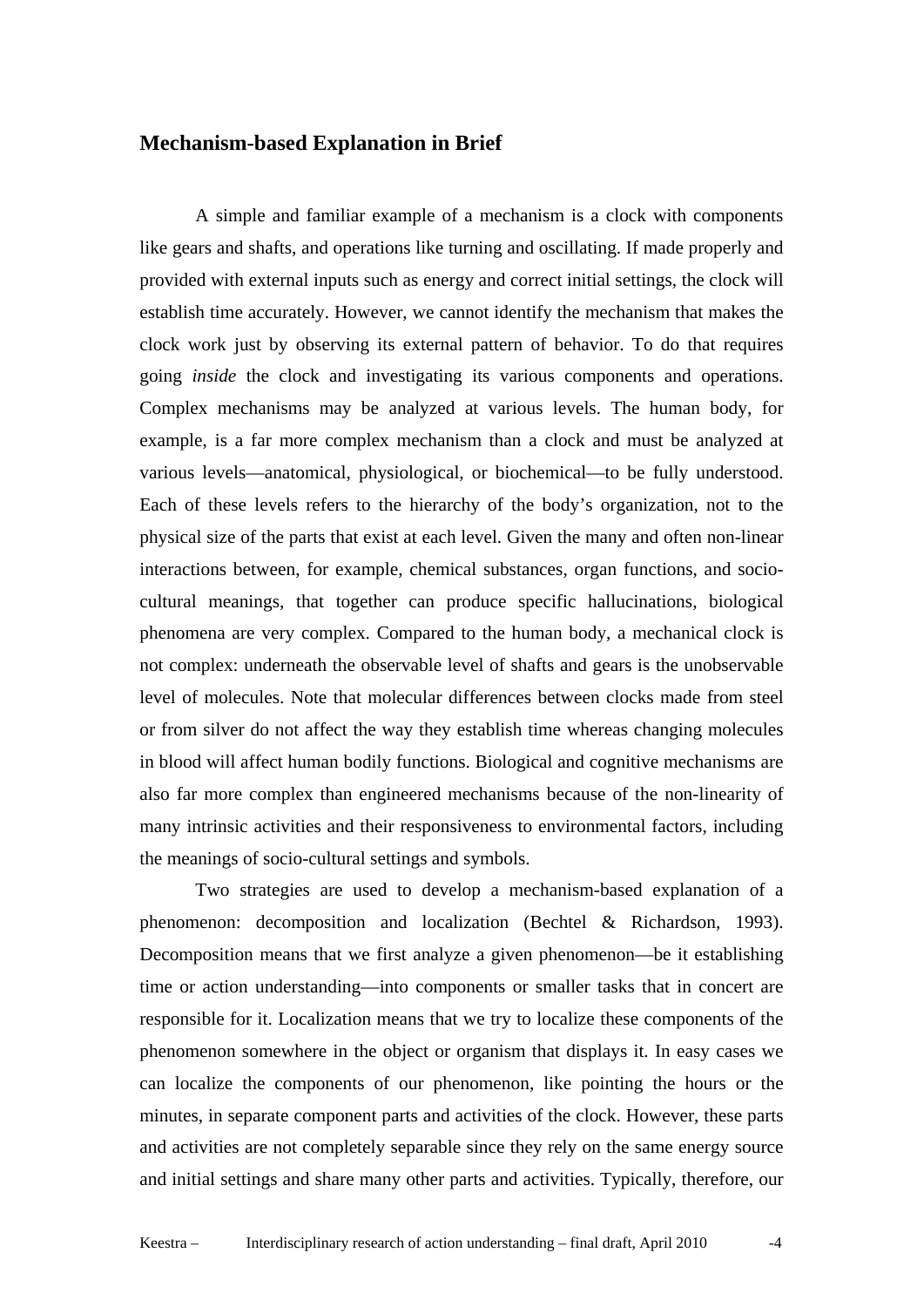research leads to increasing specification and revision of the decomposition and localization of the phenomenon with which we started. For readers who may be unfamiliar with this approach, some clarifications are in order.

 The first is that a mechanism-based explanation is *not* a complete description of a clock, an animal or a brain. Rather, it is an explanation of a specific phenomenon, event or behavior that is produced by the organized interaction of components and operations. A mechanism-based explanation of action understanding as performed by the brain will therefore contribute only in a limited sense to explanations of other functions of the brain. Since a mechanism-based explanation could be given for each function and for its components, a complete description would consist of an unmanageable multitude of mechanisms, many of which would overlap and modulate each other. Fortunately, explaining a specific phenomenon does not require this.

 The second clarification is that a phenomenon may appear singular and opaque, but if we are to give a (mechanism-based) explanation of it we must establish that it is produced by different components and operations. Cognitive operations are often called computations. These can be very simple, like addition, or more complex, like face recognition. Figure 1.1 (from (Craver, 2007)) shows a schema of a phenomenon, the activity of  $S\Psi$ -ing.<sup>[4](#page-4-0)</sup> It also shows components X 1-4 that by interacting in response to an external input produce the phenomenon (shown by the four ovals below the solid surface). The arrows indicate the interactions that connect the components, consisting mostly of simple activation or inhibition signals. These interactions often include feed-back and feed-forward interactions between the components and their operations. However, note that merely observing the phenomenon (from the top down) does not reveal the complex mechanism and its operation that produce the phenomenon. What appears on the surface to be a single phenomenon is, in fact, a "distributed network" of smaller actions. Note also that the phenomenon receives input (left-side arrow) and produces output, as do the components and operations at a lower level. Explaining action understanding means that we examine the cognitive processes that the human brain performs at various levels and that together form the person's capacity to understand the action or behavior of another person.

<span id="page-4-0"></span> $4\text{ If the phenomenon is complex, it is useful to de-compose such a phenomenon in sub-tasks, as we will}$ do with action understanding. At the end of the chapter you can find a figure of this phenomenon.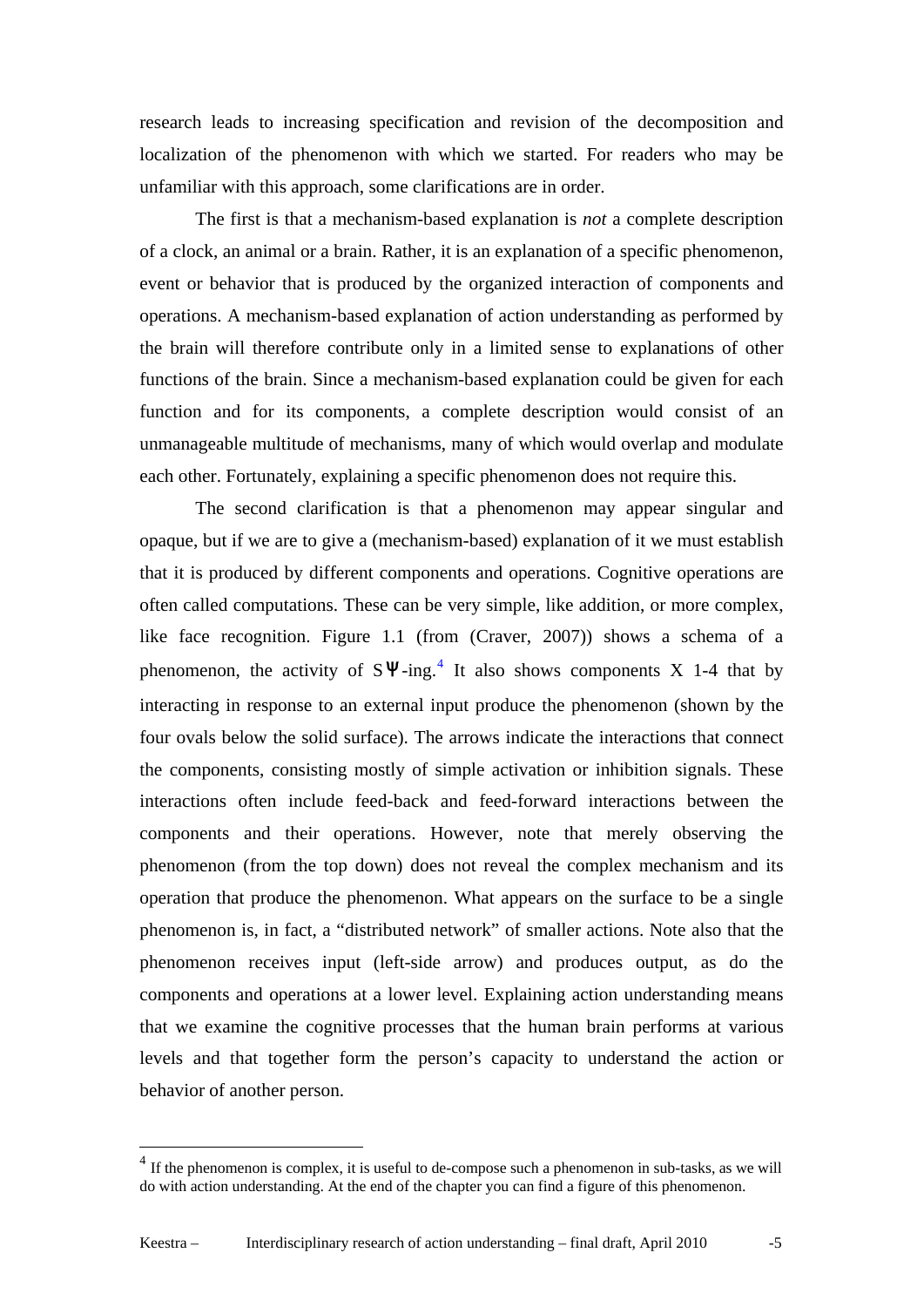

Fig. 1. A phenomenon and its mechanism (from Craver, 2007, p. 7).

 The third clarification is that such a mechanism can be a multi-level system and can accordingly be examined at different levels. Obviously, we can study action understanding while remaining at the personal level, where we observe which types of action a person can and cannot understand, and examine the conditions that influence his action understanding. Going into the brain to a first sub-personal level, we can investigate which neural networks must cooperate to perform this function appropriately. Going down to a second level, we can investigate isolated components and activities in a particular neural area: its neurons, their interactions, and their connections to neurons in other locations. If we need to be even more specific about these neuronal activities, we can focus at a third level and describe the neurochemical activities by which neurons pass on information to each other. Going in the other direction, we can also climb one level upwards and consider the person as a component: that is, consider him or her as a member of various social groups. At that level, we are interested in the interactions between individuals and how they influence each other's action understanding, for example. For reasons discussed later, we don't need always to descend or ascend many levels when we explain a phenomenon like action understanding. The study of neurochemical interactions at the third level may still be relevant, but it is implausible that going as deep as the quantum mechanic level of the human brain yields useful insights into action understanding.

 The fourth clarification, and one that is particularly relevant to all cognitive processes, is that mechanisms do not operate in complete isolation but are responsive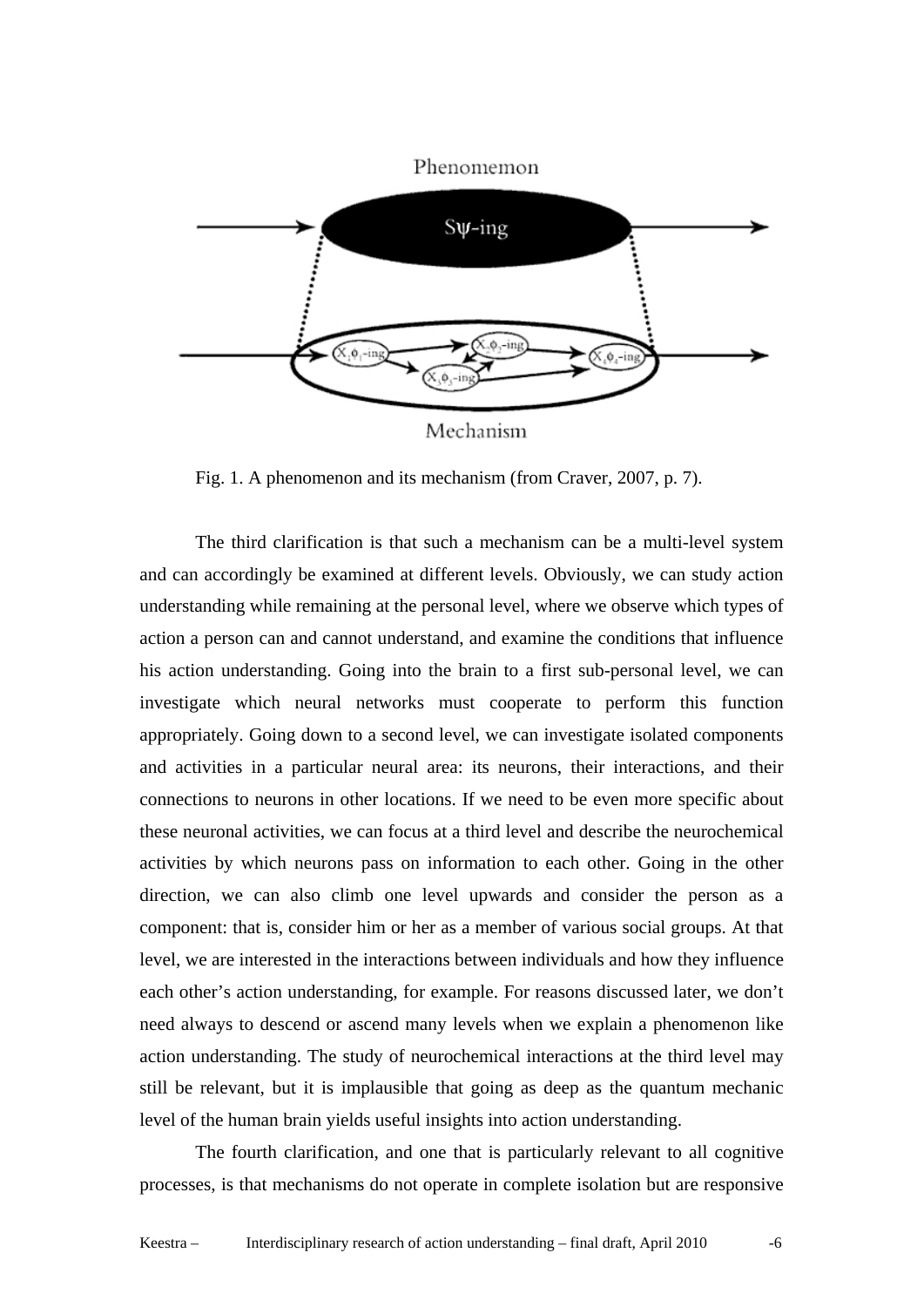to various factors, including contextual factors. Organisms are open to external information via their senses, but not always equally so because their motivation state, attention and other internal processes influence this openness. Thus, the mechanism governing action understanding will be influenced by a host of contextual variables.

 The fifth is that organismic mechanisms are much more flexible systems than other mechanisms. In organisms, we may observe that over time and due to learning or development or to injuries, mechanisms responsible for a particular behavior have changed or have been adapted—something a clock cannot do. Strikingly, an organism may even develop different ways to produce the same behavior or phenomenon. Automatization of a skill leads, for instance, to diminished involvement of conscious control of movements, making it possible to perform other cognitive tasks simultaneously. This can be made visible with the help of brain imaging techniques, where experts and novices in a particular skill display strikingly different brain activation patterns when performing similar tasks (Poldrack, et al., 2005).

 A mechanism-based explanatory approach then, is particularly useful to interdisciplinarians because it allows them achieve a more comprehensive understanding of phenomena such as action understanding. In applying this approach, interdisciplinarians can connect the mono-disciplinary insights in specific components and operations at multiple levels and their intricate interactions that contribute to human action understanding. How this works is the subject of the next section.

### **Part A: Drawing on disciplinary insights**

 Generally speaking, scientific efforts allow us ways to represent reality and intervene in it (Hacking, 1983). Scientists represent reality by using mathematical formulas, graphs, charts, mechanism-based and verbal explanations and the like. Scientists intervene to test the adequacy of their representation or the predictions they derive from it. Depending on the discipline and the representations, such interventions range from digging for fossils in geological strata, sending particles through a cyclotron, subjecting people to experimental conditions and adjusting variables in computational programs used for simulations of phenomena. Choosing an adequate type of representation of our insight into a phenomenon is an important matter, as is the choice of an appropriate intervention to test it.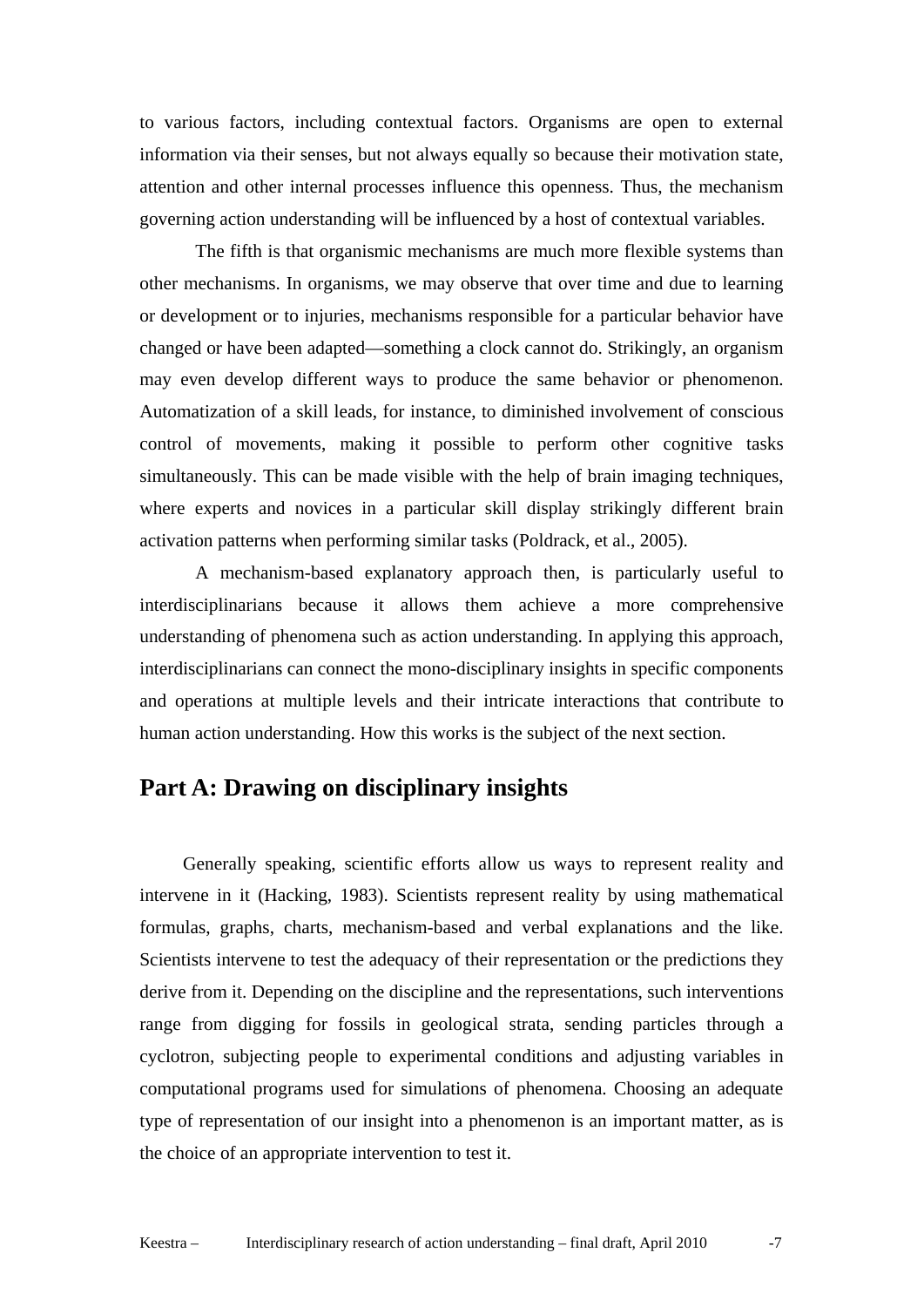Engaging in interdisciplinary research is an even more demanding process. A mechanism-based explanation allows us to assign disciplinary insights more or less to particular levels: neuroscientists will focus on the neuronal and neural level, psychologists at the higher level of action understanding and its components, while sociologists will focus on the interactions between individual persons which influence the properties of this understanding. The challenge for interdisciplinary integration is to demonstrate how the components and activities that occur at different levels interact with those at other levels. However, first we must decide which disciplines are relevant for explaining action understanding. Relevance is thus a key term for this first part of the interdisciplinary process, if only to keep it manageable.

### **1. Define the problem or state the focus question: decomposition of action understanding**

 Action understanding is the subject of many disciplines. This is partly the result of it being such a general and wide-ranging phenomenon with many different properties. While acknowledging its variability, it is useful to formulate a general definition. In what follows, we will consider action understanding as the result of cognitive processes that an individual -- partly unconsciously -- performs when making sense of another person's actions. In doing so, one person has not only to recognize the other person is acting, but also to include various sources of information to interpret that action. As a result, the action can be understood, and perhaps responded to appropriately .

 By putting cognitive processes at the heart of the definition we will focus on the cognitive information processing that goes on in the brain, for which we will establish a mechanism-based explanation. This decision is in line with recent developments in both the cognitive and social sciences. Indeed, we may even speak of a "cognitive turn" in many disciplines. For instance, anthropologist Bradd Shore argues for a "cognitive view of culture" (Shore, 1996, p. 39), concurring with his fellow social scientist Sperber who argues for combining psychology with the study of culture because of our "psychological *susceptibility to* culture" (Sperber, 1996, p. 57, italics in original). In accordance with that susceptibility, another author analyzes the human mind as a 'neurohermeneutic system', for which "'[i]nterpretation' is the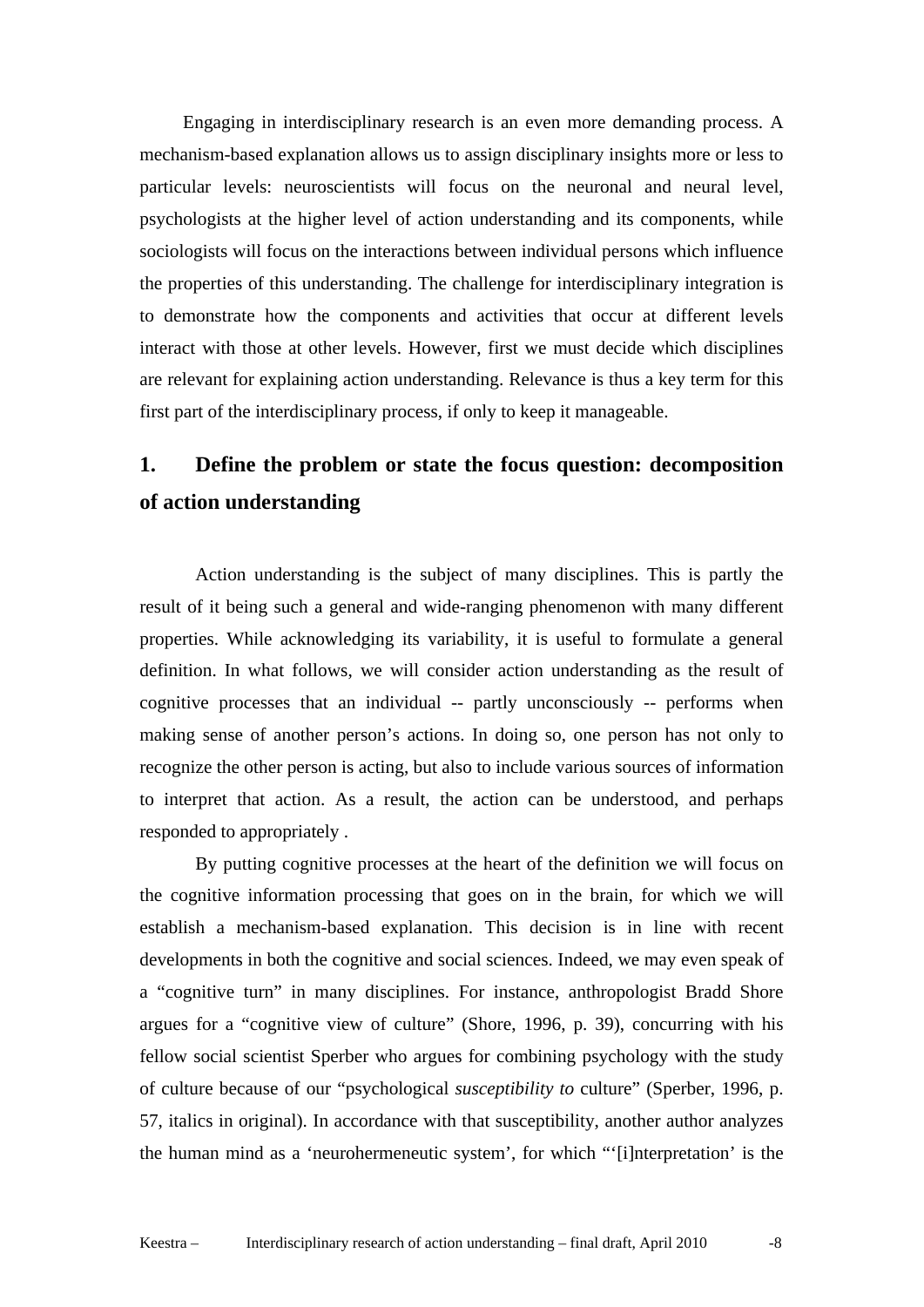operation of neurons to represent, and act upon, reality" (Reyna, 2002, p. 112). Finally and more extreme is the argument that even "philosophical theories are largely the product of the hidden hand of the cognitive unconscious" (Lakoff  $\&$ Johnson, 1999, p. 14). Note that putting cognition at the heart of these approaches does not imply that there is no room left for external and socio-cultural influences on action understanding. Nor does it imply that the culture-specific meaning of words and symbols don't matter. They do, and the study of cultural determination of meaning is highly relevant. However, for such socio-cultural aspects to have an influence on action understanding, they must exert this influence by affecting cognitive processes that go on in the brains of individual persons.

 Having defined action understanding and put cognition at its center, we now have to take an important step. I mentioned in the previous section that we must apply two heuristics, decomposition and localization. Ergo, we should first try to decompose action understanding into smaller (sub-)phenomena that can be studied more or less separately and subsequently integrate the results. Associated with that decomposition is our localization effort that involves finding responsible cognitive or brain processes that do the work. In fact, we have already localized action understanding very broadly in the individual's cognitive processes.

 After having defined action understanding as a cognitive process, we can now decompose it further by classifying it according to its contents.<sup>[5](#page-8-0)</sup> We can follow the lead of hermeneutic philosopher Paul Ricoeur, who has devoted much of his work to the theory and method of interpretation of human narrative and human action. Ricoeur pointed out that we can approach action with a set of interrelated questions, focusing on respectively: who, what, why, how, where, when?<sup>[6](#page-8-1)</sup> His analysis prioritizes three of those questions, which offer three different perspectives on action: 'what' is the action, 'why' is the action being done, and 'who' is the agent? Since 'who' the agent is refers to the agent's identity, social roles, continuous maturation and the like, this information will generally not be captured by the other perspectives. For that reason,

<span id="page-8-0"></span> $<sup>5</sup>$  Even though it is very well known that classifications and taxonomies often need corrections,</sup> revisions, or additions, they are extremely helpful in delineating otherwise overwhelming domains (Dupre, 2001).<sup>5</sup> In the case of human capacities like action understanding, our preliminary classification inevitably starts from the use of our common vocabulary. This does not imply that such words that we commonly apply hold up to scientific scrutiny. Indeed, although we may expect that concepts in the domain of human experience are more robust than concepts like 'ether' or 'vital force', we may need to revise the former, too (Machiel Keestra & Cowley, 2009).

<span id="page-8-1"></span><sup>&</sup>lt;sup>6</sup> This set of questions has also been proposed in the context of the classification of scientific theories in (Szostak, 2004).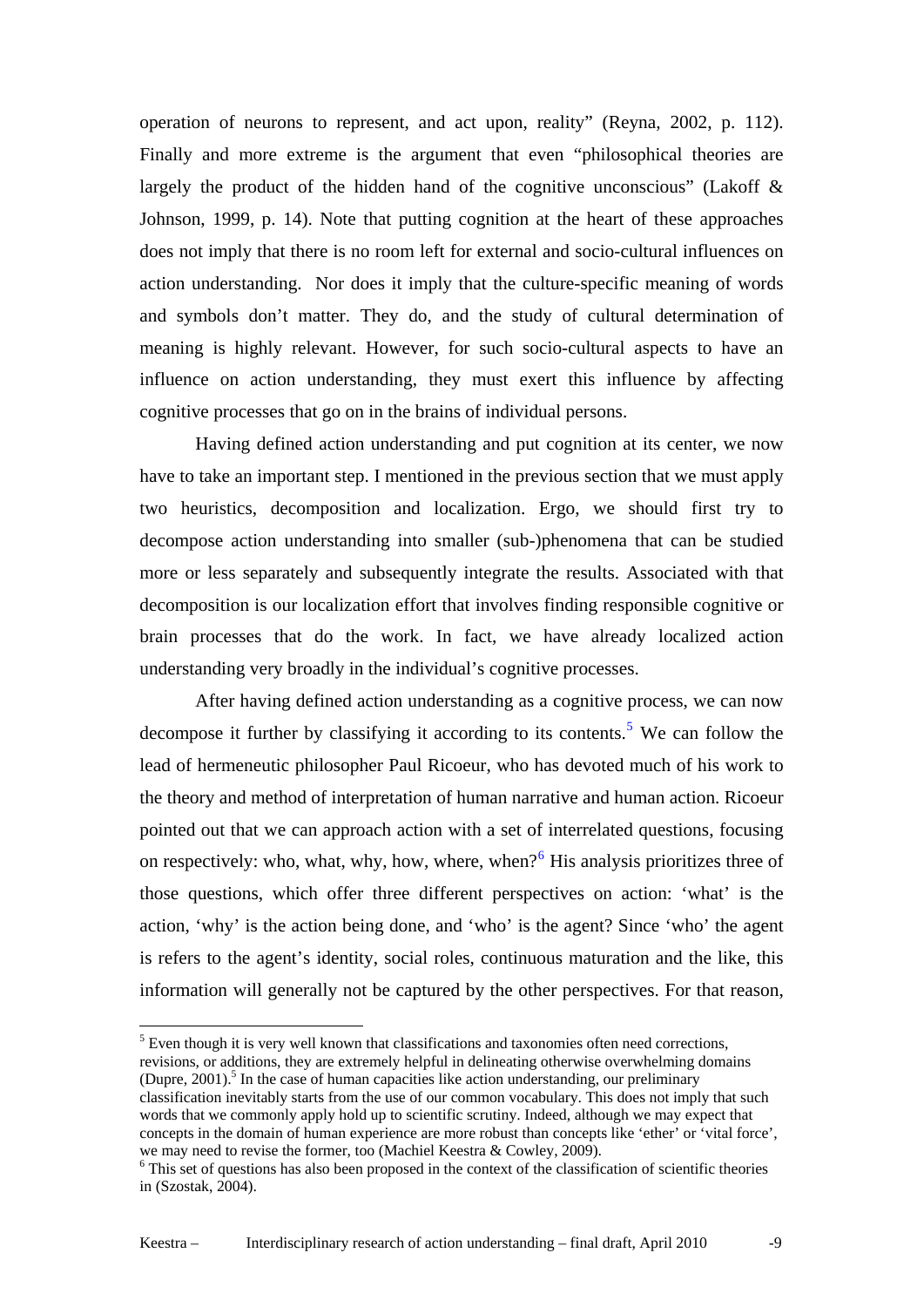Ricoeur deplores "[t]he use of 'why?' in the explanation of action […] became the arbiter of the description of what counts as action" (Ricoeur, 1992, p. 61). It will become clear that to identify the relevant contexts, we need to know more about the agent 'who' performed the action. Ricoeur's emphasis upon the 'who' of action does not imply that contexts do not matter, but it is a consequence of the fact that contexts have to make themselves felt via an individual's cognitive processing.

 So, following the lead offered by a hermeneutic analysis of understanding actions, we can decompose action understanding into three different, but probably interrelated, component tasks: understanding what an action is, understanding why an action has been performed, and a more thoroughgoing understanding of the 'who' behind it. Evidence does indeed confirm the possibility of disentangling these three components of action understanding that have to do with, respectively, action recognition, intention understanding, and narrative understanding.

### **2 Justify using an interdisciplinary approach: action understanding as a multi-level phenomenon**

 Since our mechanism-based explanation focuses on cognitive processes, we must first appreciate that cognitive sciences are themselves plural and that the field is interdisciplinary. This has been the case from the start, as one of its pioneers recalls: "I argued that at least six disciplines were involved: psychology, linguistics, neuroscience, computer science, anthropology and philosophy. I saw psychology, linguistics and computer science as central, the other three as peripheral" (Miller, 2003, p. 143). Note that interdisciplinary endeavors may range from a mere borrowing of concepts or tools to the establishment of a new inter-discipline with its own discipline-like contents, structures and conventions (Klein, 1990). In our current research, different types of interdisciplinarity will be involved simultaneously.

 Somewhat simplifying, I mentioned earlier that there is a link between the contribution of different disciplines and the different levels of a mechanism. This is easier to see in non-organismic mechanisms, as they are not so complex nor flexible in their organization. From cosmology via molecular physics to quantum physics, we can distinguish different disciplines focusing on particular levels of mechanism. They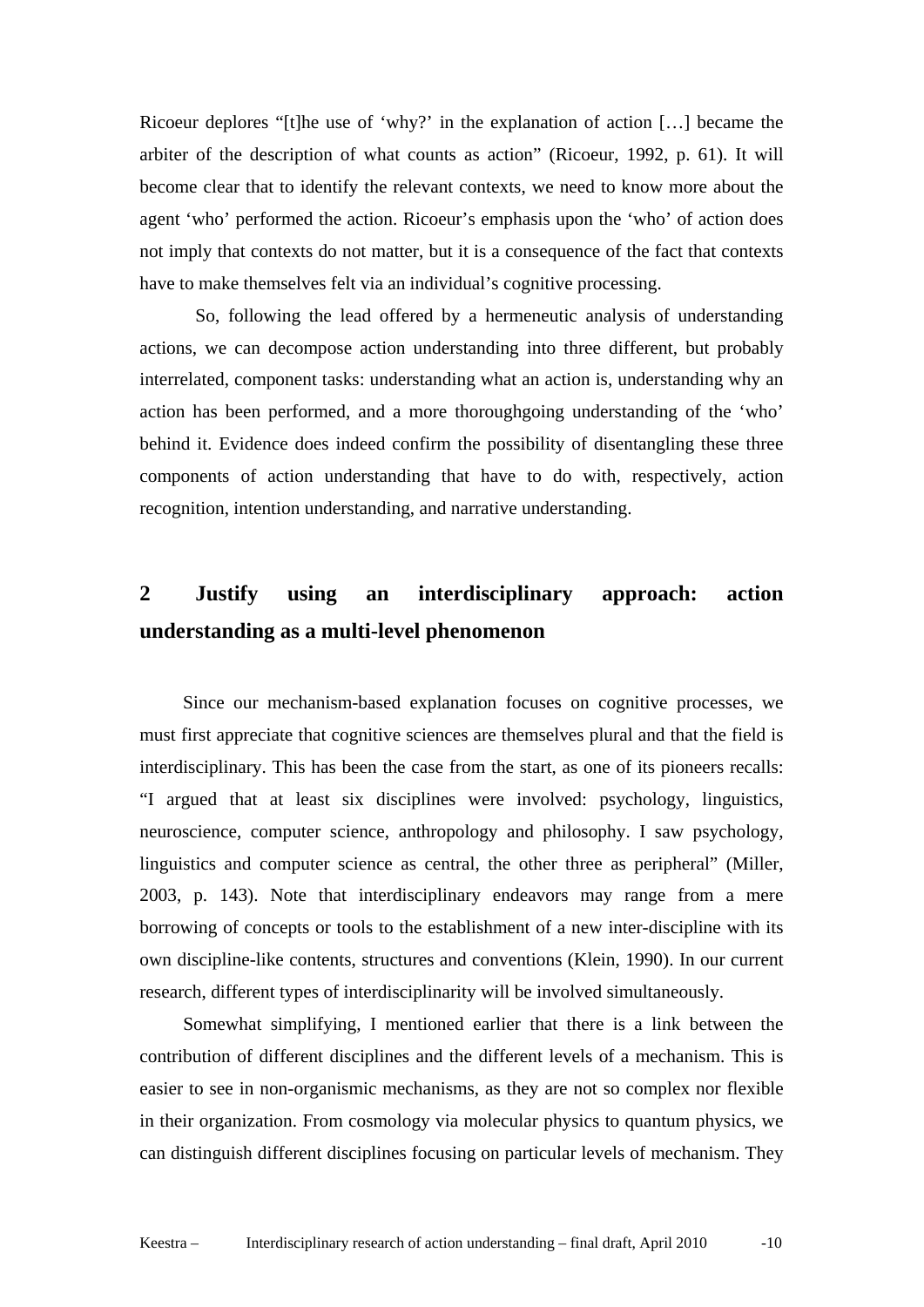use their own tools and methods and formulate different theories and hypotheses. Even though the differences between, for example, quantum mechanics, relativity theory and classical mechanics are considerable, I believe that in the cognitive sciences the characteristics of the different levels and the associated differences are more wide-ranging. For connecting sociological and psychological observations, brain images, neurochemical interactions and genetic factors, we need a wide variety of conceptual and methodological tools, whereas in the physical sciences we can draw on the assistance of mathematics.

 Given this complexity and the interdisciplinary nature of our investigations, decomposing action understanding into action recognition, intention understanding, and narrative understanding will make our task more manageable. Our next step is to localize these task components somewhere 'in' the individual or rather in that person's cognitive apparatus – foremost the brain. The interaction between cognitive processes and their contexts may involve social scientific and humanistic investigations. Applying our mechanism-based explanatory perspective to the decomposed task of action understanding, we will once more approach it as a multilevel phenomenon. Of course, we already did that when decomposing the task into three components, but now we are heading for the brain and neural tissue. Indeed, we must try to assign the components and operations of our phenomenon to concrete, localizable, bodily or neural areas and activities. Generally, if we start from a particular level, we can look both upwards and downwards. Looking downwards "involves describing lower-level mechanisms for a higher-level phenomenon" where these mechanisms are responsible for sub-tasks of the task or phenomenon (Craver, 2007, p. 257). Conversely, if we look upwards, we may be able to see our mechanism interacting with other mechanisms that together realize a new phenomenon at this higher level. For instance, our action understanding will, in interaction with perception, motivation, and motor action, contribute to the agent's response to another person's behavior. At that level, it can be considered a component alongside several other components and operations. So in looking downwards we can treat action understanding as an independent variable and detect changes in the associated mechanisms. Or conversely, we can investigate the changes in action understanding due to influences at a higher level, for example. Figure 2 at the end of this chapter may illustrate these investigative approaches to the mechanism that we are discovering in association with action understanding.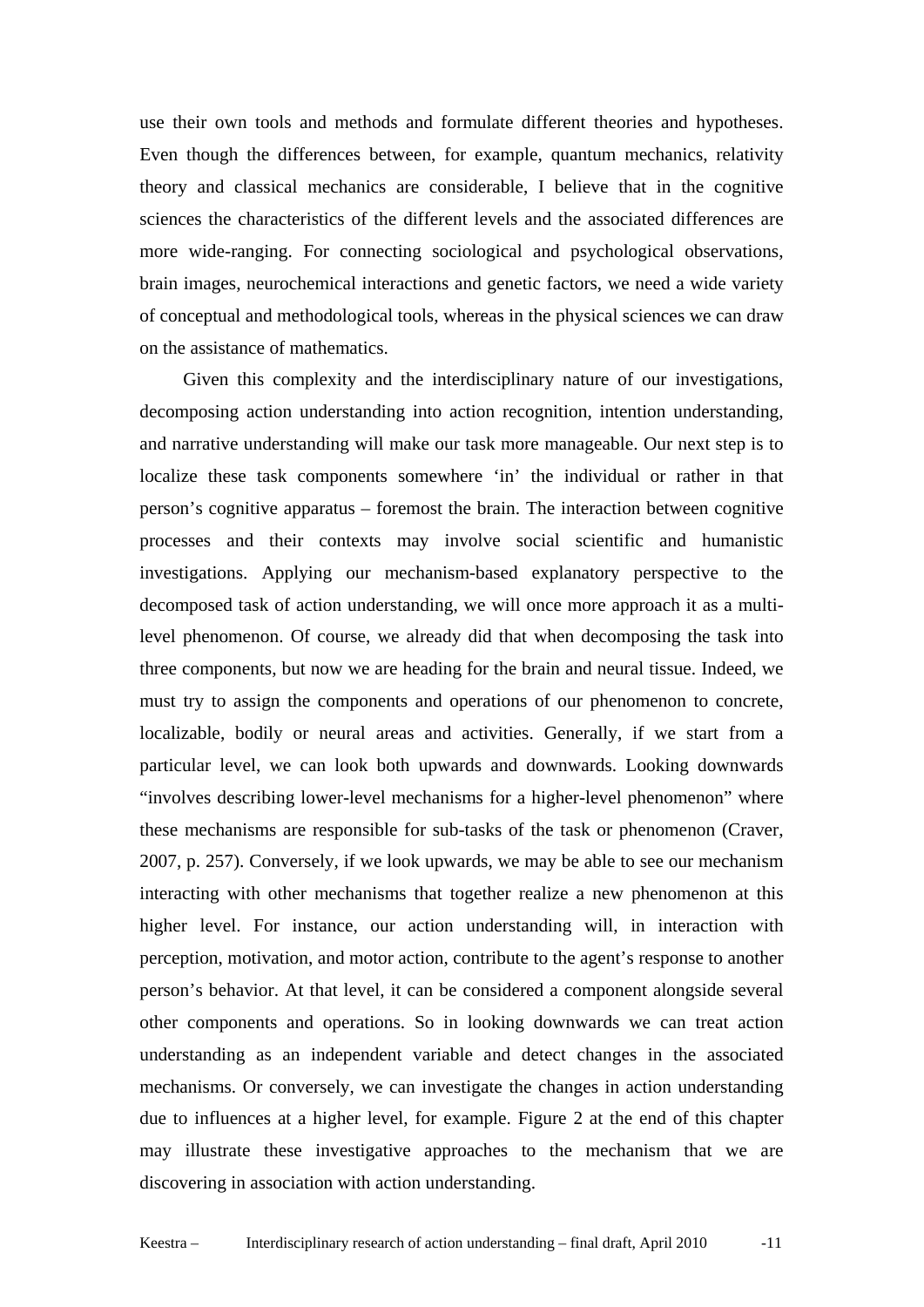Interdisciplinary collaborations are involved in the investigations of such a mechanism, bringing different intervention and observation techniques with them. Researchers can experimentally intervene in the components or operations at a particular level and try to detect the consequences at another level -- upwards or downwards. In the cognitive sciences -- including neuroscience -- such interventions can be distinguished generally as interference, stimulation or activation experiments (Craver, 2007). Stimulation involves, for example, the presentation of a stimulus to a subject and detecting correlated activation at lower levels, down to single neurons. Interference implies disturbing the normal mechanism, for instance by electro stimulation of neurons, with subsequent detection of behavioral differences at a higher level. Apart from such "vertically" directed interventions, researchers can try to influence the mechanism "horizontally." By varying the stimuli, researchers can observe at various levels whether different mechanisms are activated, displaying different properties in cognitive processing. Activation experiments can also be combined with brain imaging techniques, which allow researchers to observe the associated lower level activities of the posited mechanism, its components and operations. The colorful images of brain activation patterns published in great numbers are the results of such activation experiments, for instance. Furthermore, there is also the valuable assistance of comparative work performed by ethologists, developmental psychologists, computer simulation scientists, philosophers and again social scientists and humanists. The latter disciplines can help to investigate whether action understanding relies on different mechanisms in subjects from collectivist versus individualist societies, or whether there is a difference in focus during processing perceptual information between religious and non-religious subjects, for instance. Clearly, limiting the number of disciplines to those that are most relevant to the problem at hand is crucial to make the interdisciplinary research process manageable – even though empirical evidence can lead to the need to include an originally excluded discipline.[7](#page-11-0)

<span id="page-11-0"></span> $\sigma$ <sup>7</sup> Climate change models only recently include ocean dynamics, after marine scientists proved that these were involved in climate change, for example.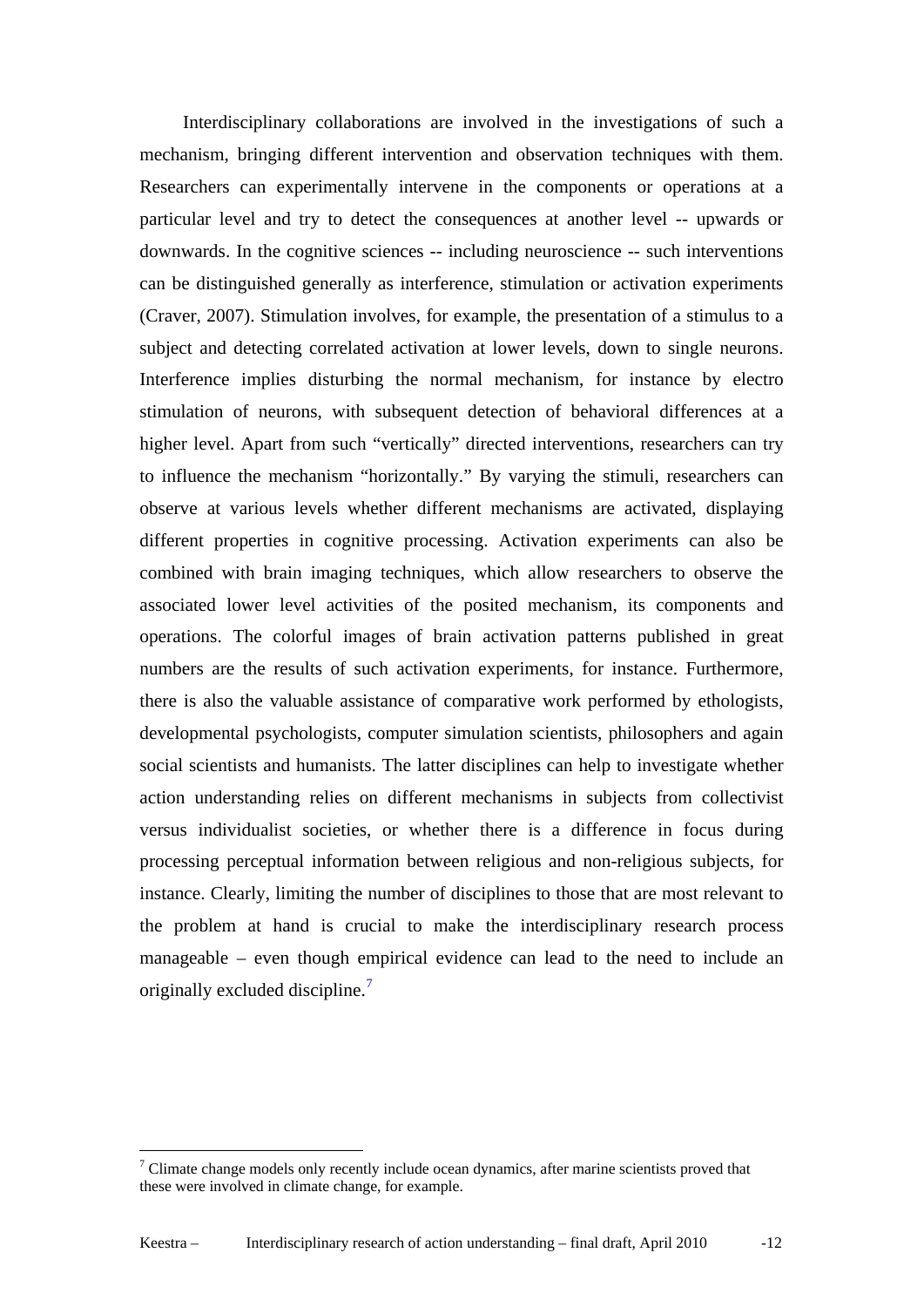## **3 Identify relevant disciplines to involve in the mechanism-based approach**

 In general, deciding which disciplines are most relevant for any given research project can be guided by three questions: "Does the discipline have a well-defined *perspective* on the problem?", "Has the discipline produced a *body of research* (i.e. insights) on the problem of such significance that its published insights and supporting evidence cannot be ignored?", and "Has the discipline generated *one or more theories* to explain the problem?" (Repko, 2008, pp. 169-170). Although action understanding is instantiated by a multi-level mechanism, it is not surprising to find that disciplines focused on very low levels—like quantum mechanics—have not delivered useful insights to it. Fortunately, not all events at such low levels make themselves felt at much higher levels in a relevant way. Quantum phenomena do occur in every atom of the brain, but if they affect cognition or behavior they do so only when they influence functioning of specific neural areas. A cosmological phenomenon like sunspots may impact on human cognition only when it influences earthly temperatures which have an impact on environmental conditions of humans, which finally can affect human cognitive processes. However, it is rarely the case that a single neuron seriously influences a cognitive process that involves many more neurons, or that human cognition is directly and irrevocably influenced by environmental temperature. Therefore and in accordance with the observation that everywhere in the universe we find "local maxima of regularity and predictability" (Wimsatt, 2007, p. 209), we can restrict our multi-level system investigations to the nearest levels of our phenomenon.<sup>[8](#page-12-0)</sup> Even though interdisciplinarians must be critical of the traditional division of labor among disciplines and keep an open eye to contributions from unexpected disciplines, the fact that we can conceive of connections between extremely divergent disciplines is never reason enough to overlook differences in relevance and specificity.

Meanwhile, a first estimation of relevant disciplines for our research of action

<span id="page-12-0"></span><sup>&</sup>lt;sup>8</sup> It is also related to the intriguing phenomenon of 'emergent properties': properties that occur at a particular level and cannot be explained purely on the basis of our knowledge of lower level components and operations. We can now say that such emergent properties are likely to depend partly on the systemic interactions between components and operations at the particular level itself and even that higher level ("top-down") contributions will often be involved, leaving little room for strictly reductionist explanations of higher level properties (Bechtel & Richardson, 1993).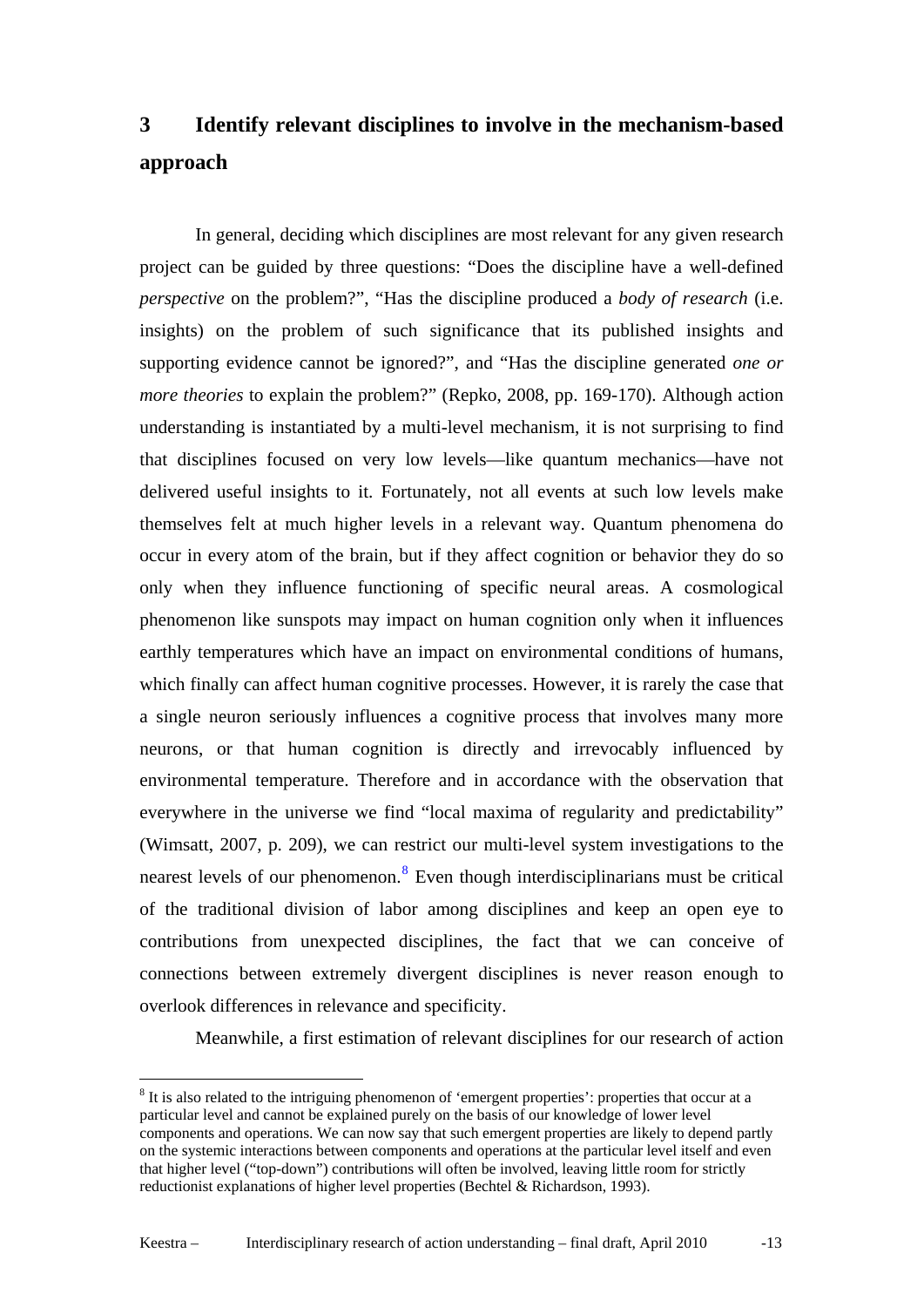understanding can be made. While our initial topic of action understanding implies inclusion of the full range of the cognitive sciences, the social sciences, and the humanities to account for all varieties of action understanding, our first delineation and decomposition of it has made the research more manageable. Instead of one broad phenomenon, we are now able to focus on three distinct components (action recognition, intention understanding and narrative understanding), which will lead to different questions, research methods and results, and theories.

 Most straightforward is arguably the investigation of the first component, action recognition, which is the capability of "parsing" or sequencing continuous bodily behavior or movements into distinct actions. It is plausible both from a developmental and an evolutionary perspective that this parsing capacity is present in newborns and animals. Consequently, we may at first exclude the humanities and even social sciences from investigations of this component of action understanding. Again, it may turn out that later cognitive or speech developments affect the mechanism that carries out action parsing, but our preliminary hypothesis is that without these developments action parsing is still being performed. With the exclusion of those sciences, there are still enough candidates for inclusion such as neurophysiology, developmental psychology, biology, and information science.

 For the second component of action understanding, intention understanding, we may need to include social sciences and humanities in our investigations. Note that we cannot straightaway exclude those sciences that assist to explain action parsing. Parsing remains generally a precondition for understanding intention, and it appears in some cases to contribute significantly to understanding the specific intentions of actions. For frequently repeated actions, it has been argued that primates derive the intentional structure of complex actions purely on statistical processing (Byrne, 1999). However, it is implausible that such processing should suffice for all instances of intention understanding. How about discovering the intentions of newly observed actions, or of irregular and complex actions, involving tools? There is much evidence of humans taking a so-called "intentional stance," assigning to the observed agent the possession of mental states such as beliefs, desires and reasons. This stance is extremely useful for predicting future behavior of relatively autonomous agents (Dennett, 1989). Experimental observations show that even young infants expect that agents are aiming rationally at a particular goal and show surprise if their behavior contradicts this expectation (Gergely, Nádasdy, Csibra, & Bíró, 1995). For explaining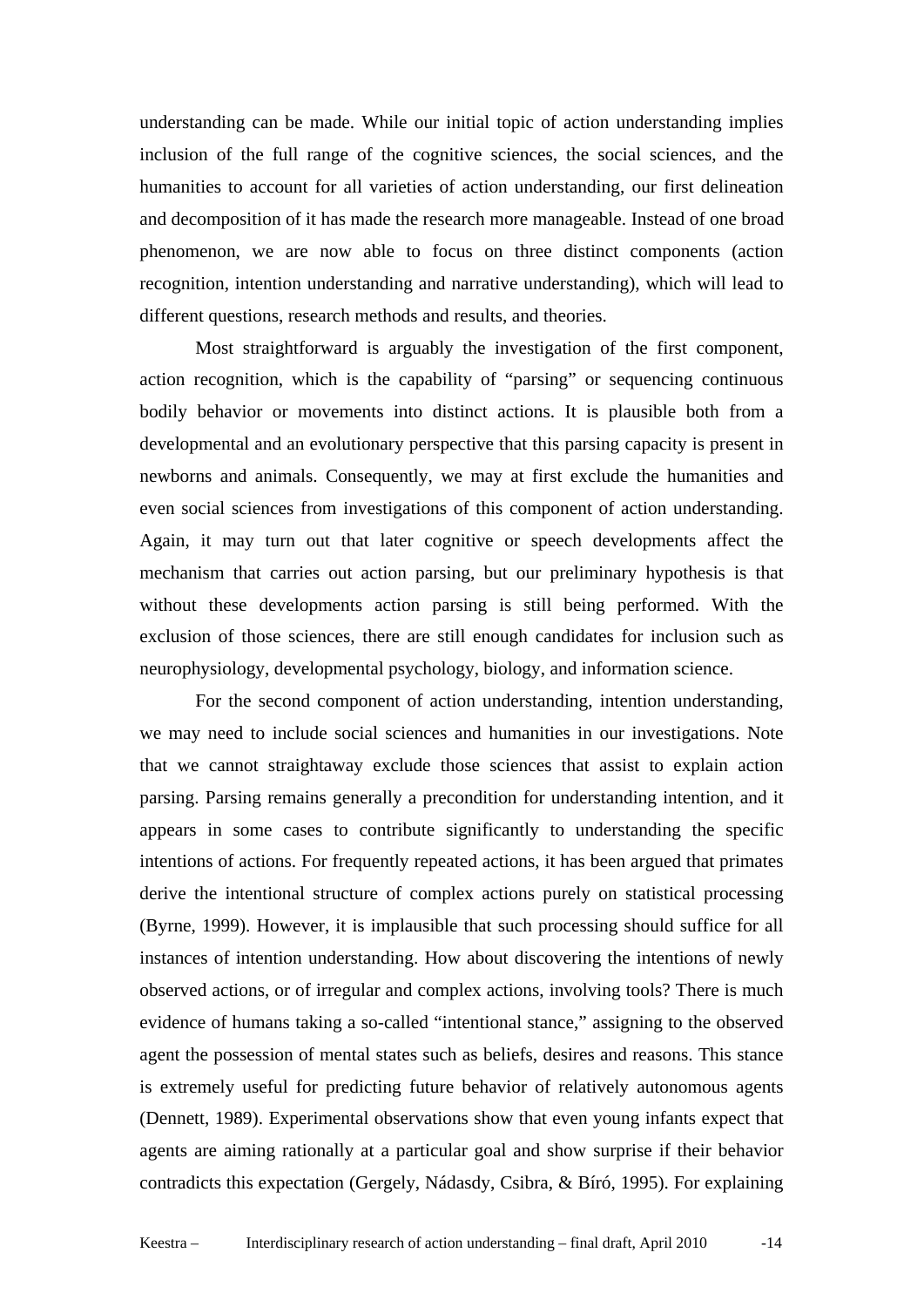these mental states, we need to draw in more scientific disciplines, because these states involve other types of social information, often mediated by language, symbols, and so on. Social sciences and humanities can systematically investigate the interactions between such influences and action understanding. These influences are even transmitted at lower levels of the mechanism, and are correlated with the patterns of activity of so-called mirror neurons which have turned out to play an important role in this domain. These mirror neurons were discovered some 20 years ago and have surprising properties, because they respond both to perception and to observation or imagination of actions. Interestingly, their activation depends partly on prior experiences of the observers, even with socio-culturally specific information. Understanding and imitating an action that is within their 'vocabulary' or actions is consequently easier than if they observe it for the first time (Rizzolatti & Sinigaglia, 2008). For this component we can draw on philosophical analysis of intentional action, on behavioral biology and psychology, on the cognitive sciences, and perhaps on social scientific research that focuses on socio-cultural specific means and goals of action.

 In some instances of human action, goals, objects, and instruments are perceptually visible, facilitating intention understanding. However, often the action is not or incompletely visible, or the action is ambivalent or is temporally extended, or the perceptually available information is sparse. Not surprisingly, therefore, our third component of action understanding, narrative understanding, relies much more on higher cognitive processes and the use of narrative structures. We employ language, concepts, abstraction, temporal and causal relations and the like when developing narrative structures. These are generally of an abstract nature and cannot be perceived through the senses. With the help of such structures, "we comprehend other people's minds by creating a coherent narrative or story of their actions, organized around their goals," including the conditions, the agent's plans and possible outcomes (Read  $\&$ Miller, 2005, p. 125). These coherent narratives are naturally based in part upon the observable properties of agents and their actions, but also depend upon previous expertise and knowledge of the observer, including relevant socio-cultural information. While making use of the insights pertaining to intention understanding, for this component we need also insights from the humanities and the social sciences about the construction and use of narratives, and theories of meaning in speech and behavior. Moreover, we may want to check for cognitive scientific explanations of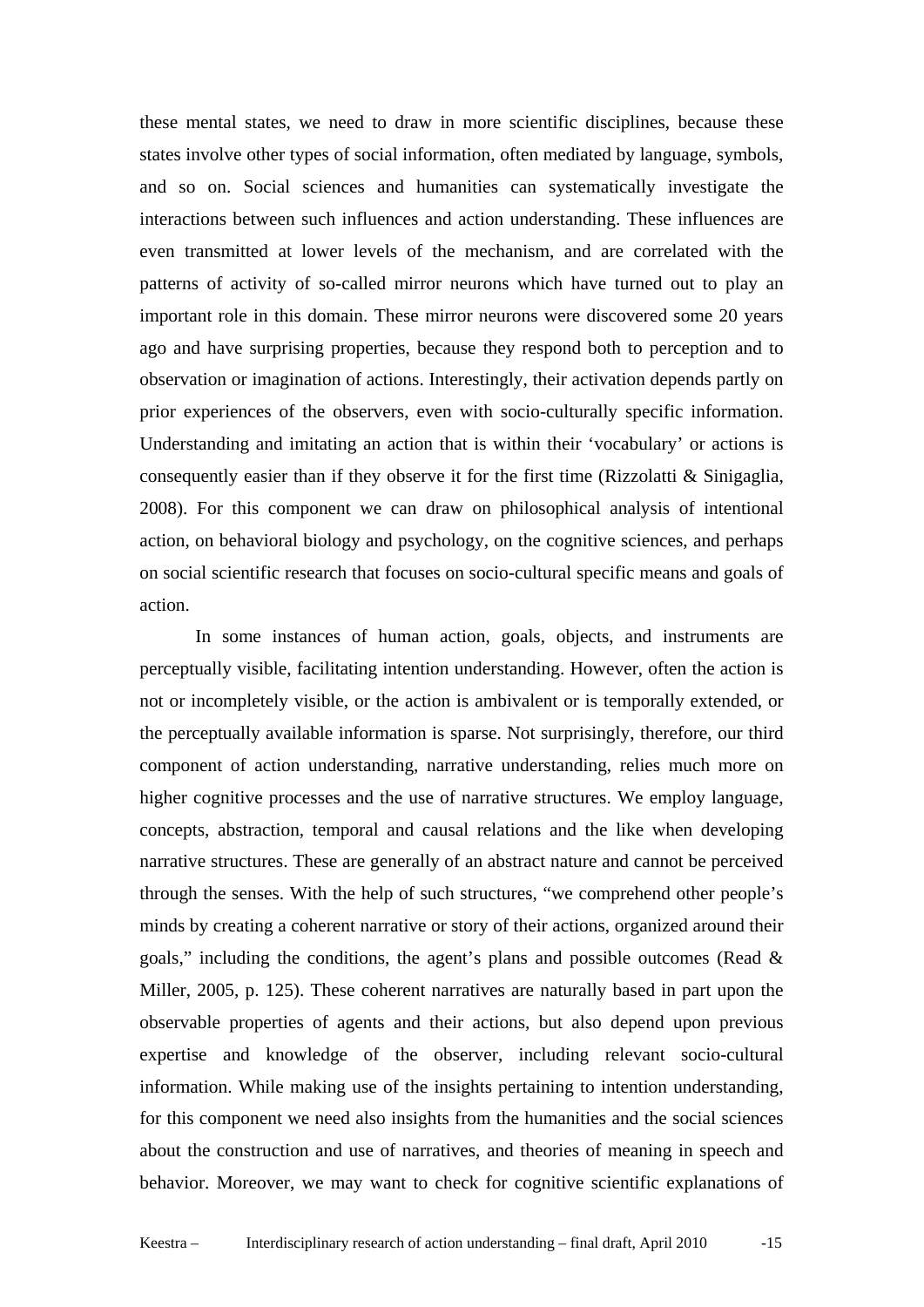these phenomena as well, in order to explain why schizophrenics have difficulties with delivering narratives, for instance.

 In sum, simple explanations of action understanding are not to be expected. Even with appropriate neural and cognitive functions, humans will face limitations in their capability of understanding each other because of the variability due to sociocultural influences on individuals' cognitive processes. Indeed, social cognitive scientists or cognitive anthropologists argue that socio-cultural specific differences in action understanding have "two distinct moments of birth, one public and conventional and the other a subjective appropriation and integration of a conventional form by a particular person. The links between public models and personal knowledge are contingent relations" (Shore, 1996, p. 371). Such contingency applies less strongly to action recognition, as such statistical and perceptual processes will be more generally present in individuals from different cultures—even though for socio-cultural actions we may need specific expertise to be able to parse complex ritual actions. Given the number of disciplines listed above, interdisciplinary research can benefit from prudently leaving out a discipline if it is not relevant to the specific component or operation in which we are interested.

### **4 Conduct a literature search**

 Having exposed the scope and complexity of action understanding, it is apt to conclude that it is not a research topic but rather a comprehensive field of interdisciplinary research. However, with the help of the mechanism-based explanatory approach, we are able to narrow the scope of our research adequately. First, by decomposing the phenomenon we have helpfully delineated three component tasks: action recognition, intention understanding and narrative understanding. Now, we can try to limit ourselves to one of the three component tasks when we engage in behavioral, ethological, developmental psychological, or other studies at the phenomenon level. We can investigate the conditions and results of handling the task, and subsequently explain what in fact the apparent task consists of. We can also observe whether adults, infants and animals are doing comparably well, and whether their results are correlated with their language capabilities. A more advanced subject would be the relations between the component tasks. For instance, recognition of an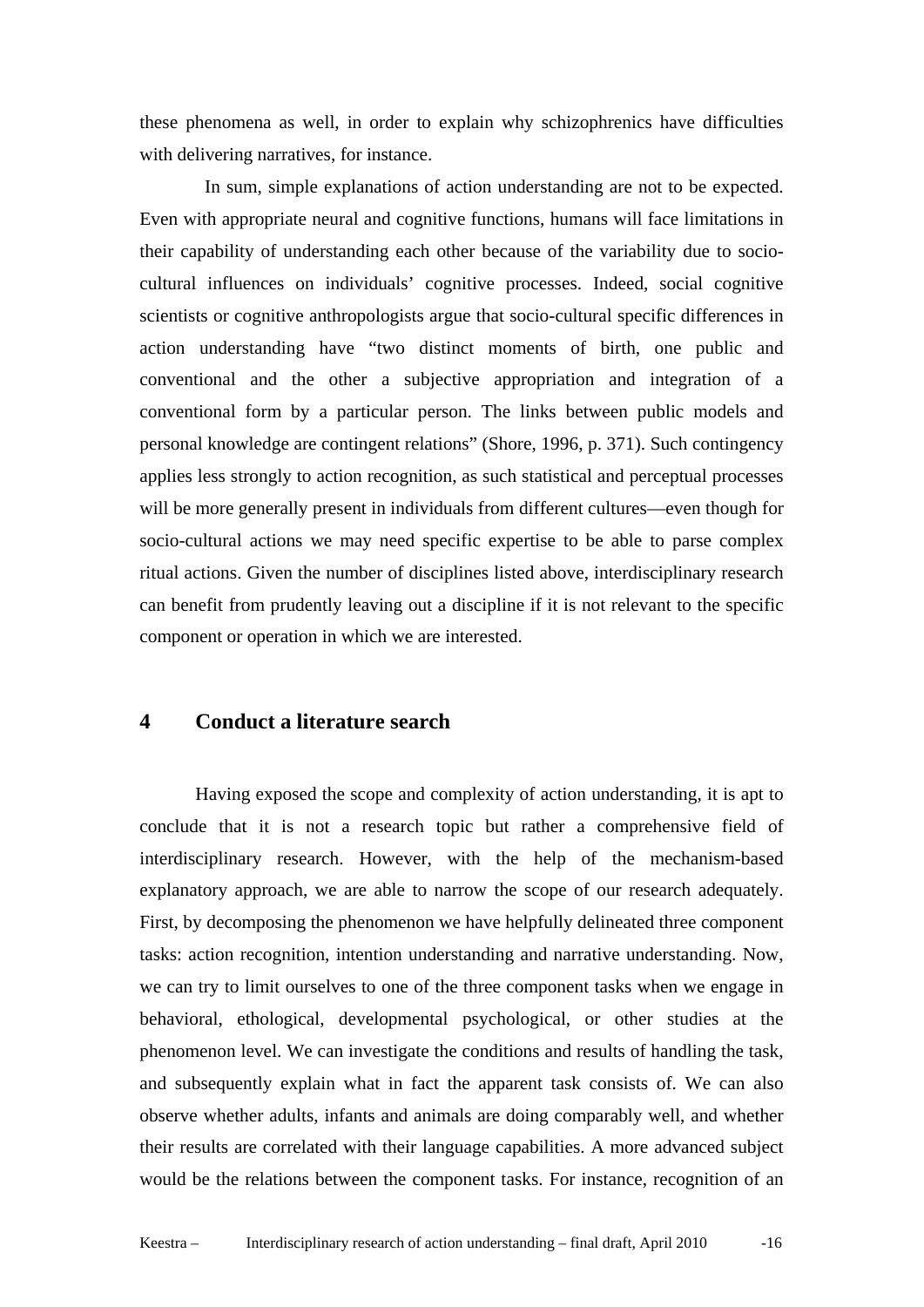action is sometimes facilitated by understanding its intention. Such relations therefore complicate the mechanism.

 Second, after having observed the phenomenon "horizontally," we may then look at it as a multi-level mechanism and view it "vertically." Earlier I noted that we do not need to go very high or low in the investigations of associated levels. So no quantum mechanics or cosmology, but neurology, perhaps neurophysiology, and cognitive psychology should be our prime domains for the literature search.

 Third, science in general and mechanism-based explanation in particular is especially interested in behavior, changes, and modifications. If nothing ever happens to a phenomenon, it is difficult to give a representation of its relevant mechanism. When investigating such a mechanism researchers can induce changes by using the inter-level experiments that make use of the interference, stimulation and activation techniques referenced earlier. Such experiments are relevant to our research. Literature that refers to exceptional cases or pathologies should be included with caution because the flexibility of the brain hinders generalization from such cases to normal cognitive processes. For instance, even with dysfunctional mirror neuron systems, autistic patients may be able to reach some intention understanding.

 Fourth, parallel to these studies and drawing heavily upon them, in the cognitive sciences and elsewhere researchers increasingly use computational simulations of a phenomenon. When focusing on a specific component or operation, comparison with results from such simulations may be informative. For instance, when a specific mechanism is simulated in a neural network program, it can also be used for virtual –or in vitro– interference, stimulation, and activation experiments as is carried out on living subjects. More extravagant still, when building and testing humanoid robots, roboticists use the insights of action understanding research. Such research may provide us with information regarding which cues facilitate humans to understand robot actions. For instance, a form of eye contact and gaze following by a humanoid robot seems to be a prerequisite for effective interaction by humans with them.[9](#page-16-0)

 Fifth, the social sciences and humanities contribute foremost to the "horizontal" investigation of action understanding itself. For instance, cross-cultural research could deliver insights into differences in action understanding properties. It

<span id="page-16-0"></span><sup>&</sup>lt;sup>9</sup> See (Breazeal, 2004) for more on this.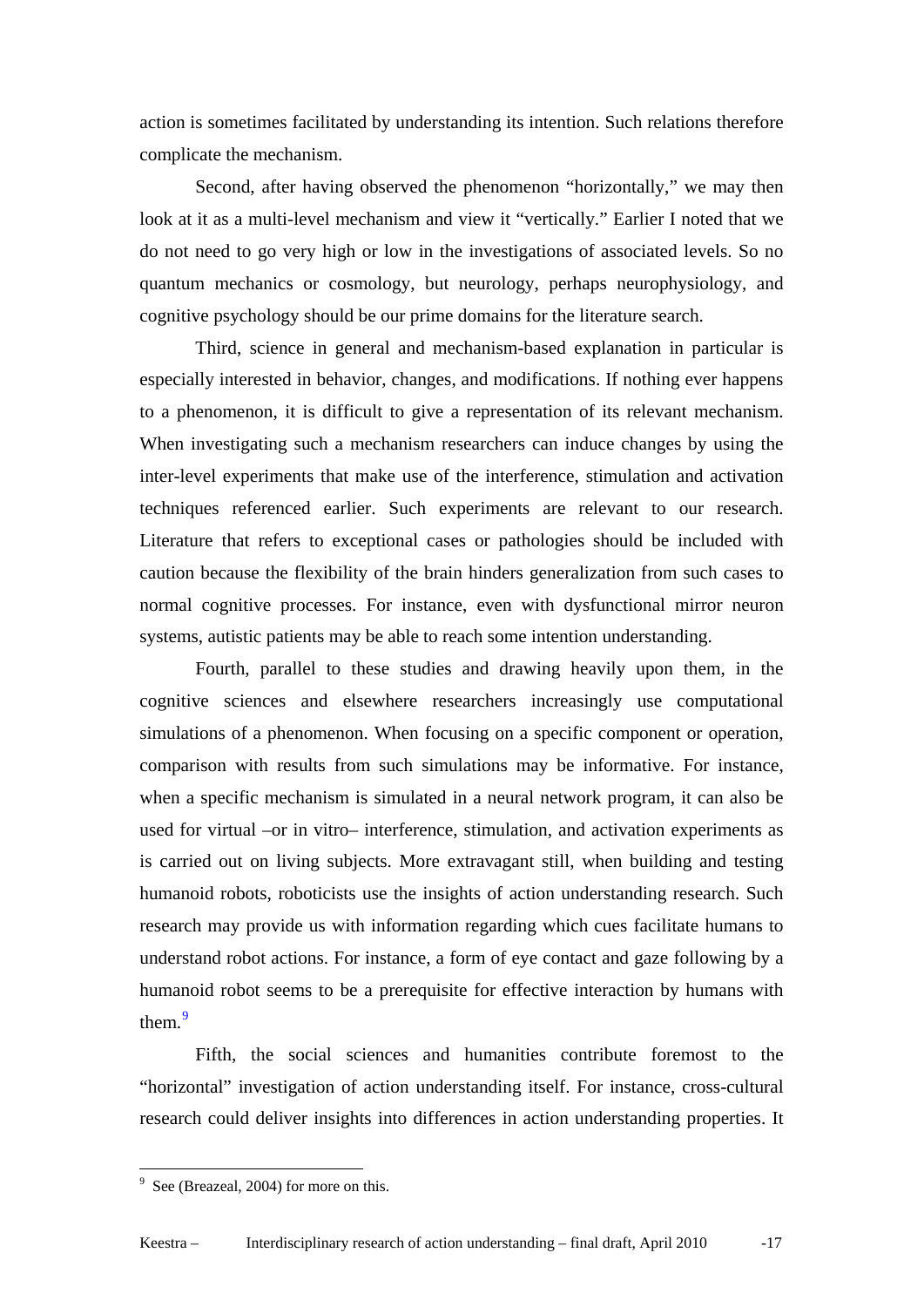is implausible that socio-cultural differences have a large impact on the cognitive mechanism itself, even though there is evidence of the co-evolution of language and cognition (Donald, 1991). It is plausible, nonetheless, that a singular complex and dynamic organ as the brain can lead to highly divergent processing when it automates and stores much of the expertise that it gathers under specific socio-cultural conditions. Anyone who has observed a chess master, a musician or a hierograph reader perform their exquisite skills may doubt whether they have the same brain and use the same cognitive processes as we all  $do - but$ , yes, largely they  $do$ . Even if these distinct capabilities are only the consequence of modulations of the mechanism by such individual and external influences, the results are relevant enough to our inquiry.

 Sixth, sometimes researchers have established a specific topic that appears to be representative of the phenomenon under scrutiny. In the case of action understanding, the study of imitation has turned out to be exemplary for it. Studying imitation, we gain insights in "two relationships that are central to understanding minds in general and human minds in particular: the relationship between perception and action and the relationship between self and other" (Hurley & Chater, 2005, p. 48). Meanwhile, imitation has been studied in various animals, infants, adults, and computer simulations. Such an example facilitates interdisciplinary research and translation efforts enormously.

 As it is only after a first acquaintance with the literature that you may be able to decide about these matters, interdisciplinary research truly is "a decision-making process that is heuristic, iterative, and reflexive" (Repko, 2008, p. 137).

### **5 Develop adequacy with respect to the relevant components, operations and interactions of the mechanism**

 After identifying the relevant disciplines, we must develop adequacy in them. Then we should be able to decide about their specific relevance, what kind of knowledge and how much we need from each (Repko, 2008, pp. 189-190). In the case of the component tasks of action understanding, the range of disciplines that are involved differ, leading to narrow or wider—in the case of narrative understanding interdisciplinarity. This distinction reflects the methodological and conceptual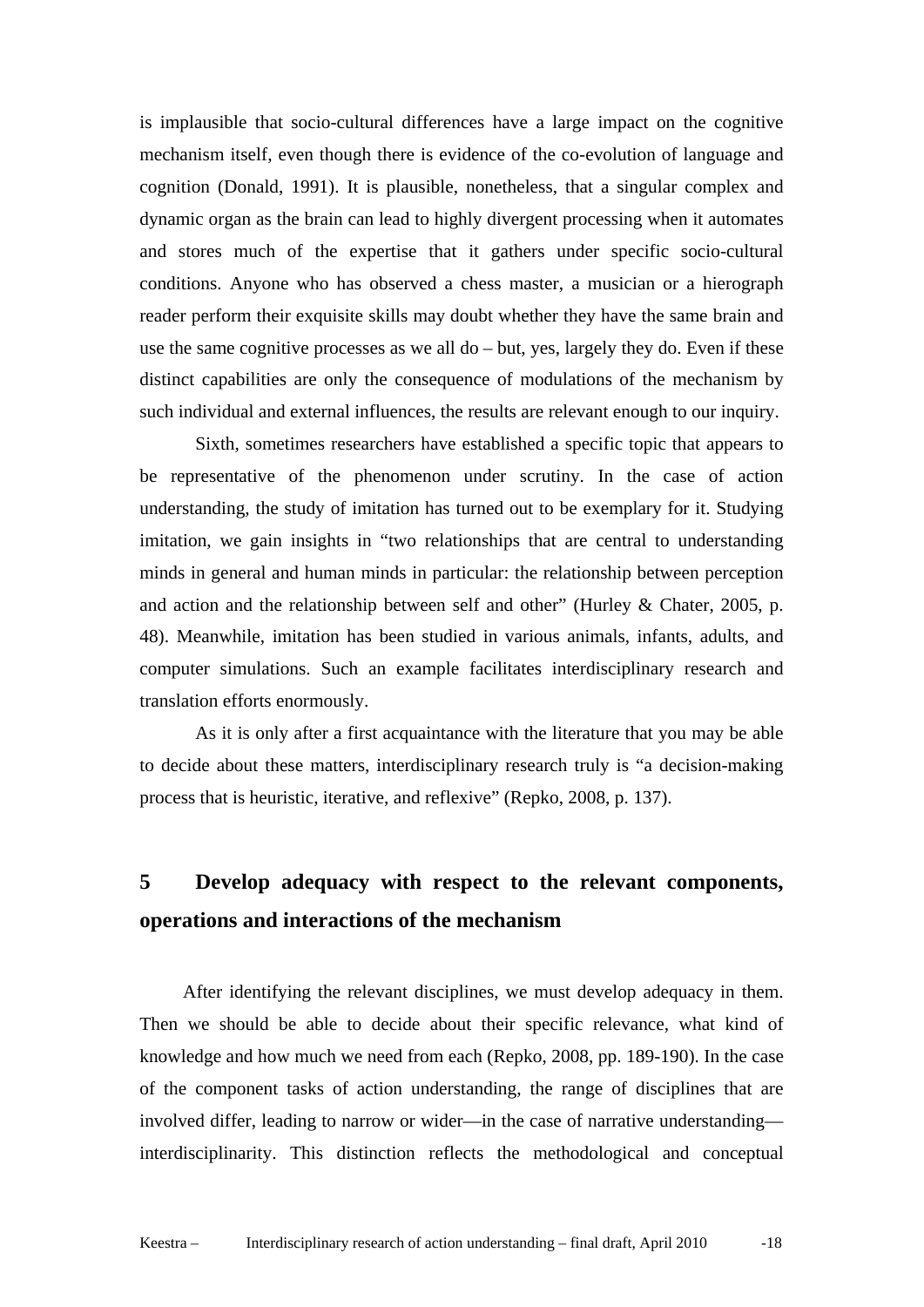distance between the disciplines (Newell, 1998). Achieving adequacy in research that involves wider interdisciplinarity and that leads to an integration of insights is obviously more difficult.

 Fortunately, it is possible to reach adequacy in the case of investigations of a multi-level mechanism and its components and operations. This is due to the aforementioned fact that in such a mechanism there are "local maxima of regularity and predictability" (Wimsatt, 2007, p. 209) even though these maxima may themselves be produced by complex mechanisms. The regular and predictable properties of atoms, for instance, hide various underlying probabilistic quantum mechanisms. Or, referring to the figure at the end of this text, investigations may focus on the local maxima that are represented by particular components or operations that are included in that figure without having to cover all the rest. As a consequence, there are many theories that describe and explain quite specific properties of the system, perhaps under specific conditions. Such 'theoretical pluralism' is common in the life and cognitive sciences, granting each theory only a relative significance for its domain (Beatty, 1997). Since we are interested in a particular phenomenon, action understanding or one of its three component tasks, we are permitted or even obliged to select those insights that contribute significantly to our understanding of that phenomenon: its occurrence, the components and operations that instantiate it, the conditions under which it occurs, modulating influences from other processes, and so on. Clearly, these insights will be different in kind. Some will be based upon observations of action understanding in humans, animals or even computer simulations; others will refer to brain imaging results that suggest correlations between specific components and operations involved in relevant cognitive processes, for example.

 Adequacy in our case must not imply presenting a complete mechanism-based explanation that comprehensively predicts and explains action understanding under all possible circumstances, as this would be extremely difficult. Instead, we have already described how we can limit our research project to just a component or operation that contributes to it. Having done so, we can subsequently aim first to develop a mechanism sketch which explains how the phenomenon might be constituted. Such a sketch leaves room for other sketches that offer different possible mechanisms for the same phenomenon (Machamer, et al., 2000). Once we provide such a sketch—or several sketches—starting from our preliminary definition, decomposition and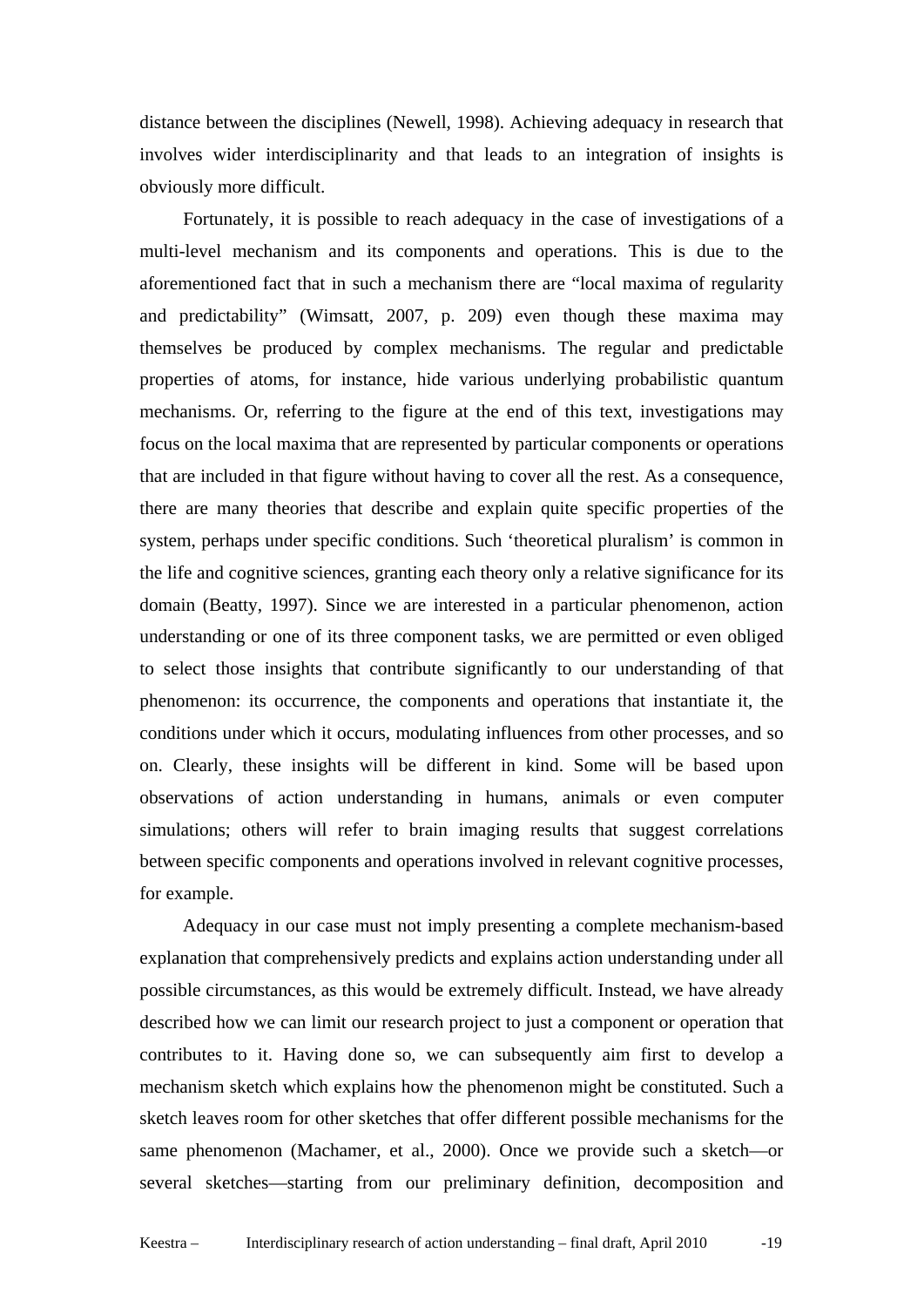localization of action understanding, our investigations should allow us to gradually fill in the details of our mechanism-based explanation. Adequacy then means that we have included those insights that contribute specifically to the instantiation of our research phenomenon, while leaving out others. Given the complexity and flexibility of cognitive systems and the phenomena they produce, it is likely that future scientific developments will have an impact on what insights need to be included. I will illustrate these remarks pertaining to adequacy with an example of such a delineated phenomenon.

 We observed in the previous section that distinguishing "what" an action is, in some cases delivers information on "why" it is performed as well. This suggests that adequacy with respect to action recognition would also satisfy requirements for adequate knowledge of disciplinary insights for intention understanding. Since it turned out that animals and human adults and infants recognize the beginning and end of an action by noting that body movements differ unexpectedly, changing in tempo and direction (Baldwin, Baird, Saylor, & Clark, 2001), it seemed that adequacy would be relatively easy to reach. After all, in this context achieving adequacy implies gaining insight into a relatively simple perceptual mechanism, which performs statistical processing. Moreover, the visual stimuli that appear to require processing are only those that are associated with changes of tempo and direction. Consequently, the number of components and operations that are involved in these cognitive processes are limited. Consequently, the number of disciplines involved is limited, and we are able to specify the insights that we need from them.

 However, action recognition and intention understanding turned out not to be two completely overlapping processes in many cases. Indeed, action recognition is not always dependent upon perceptual processes alone, as it is often modulated by other cognitive components. Conceptual knowledge of actions and specific task requirements, like the command to focus attention on specific aspects of a movie, enables subjects to recognize more reliably and faster the precise moments an action begins and ends (Baldwin, et al., 2001; Hard, Lozano, & Tversky, 2006; Zacks, Kumar, Abrams, & Mehta, 2009). Apparently, the action recognition mechanism can be modulated by components and operations that subserve other cognitive processes. Consequently, adequacy here requires additional knowledge of the mutual constraints between the originally simple mechanism and the properties of such modulating influences of other cognitive processes and the conditions under which these take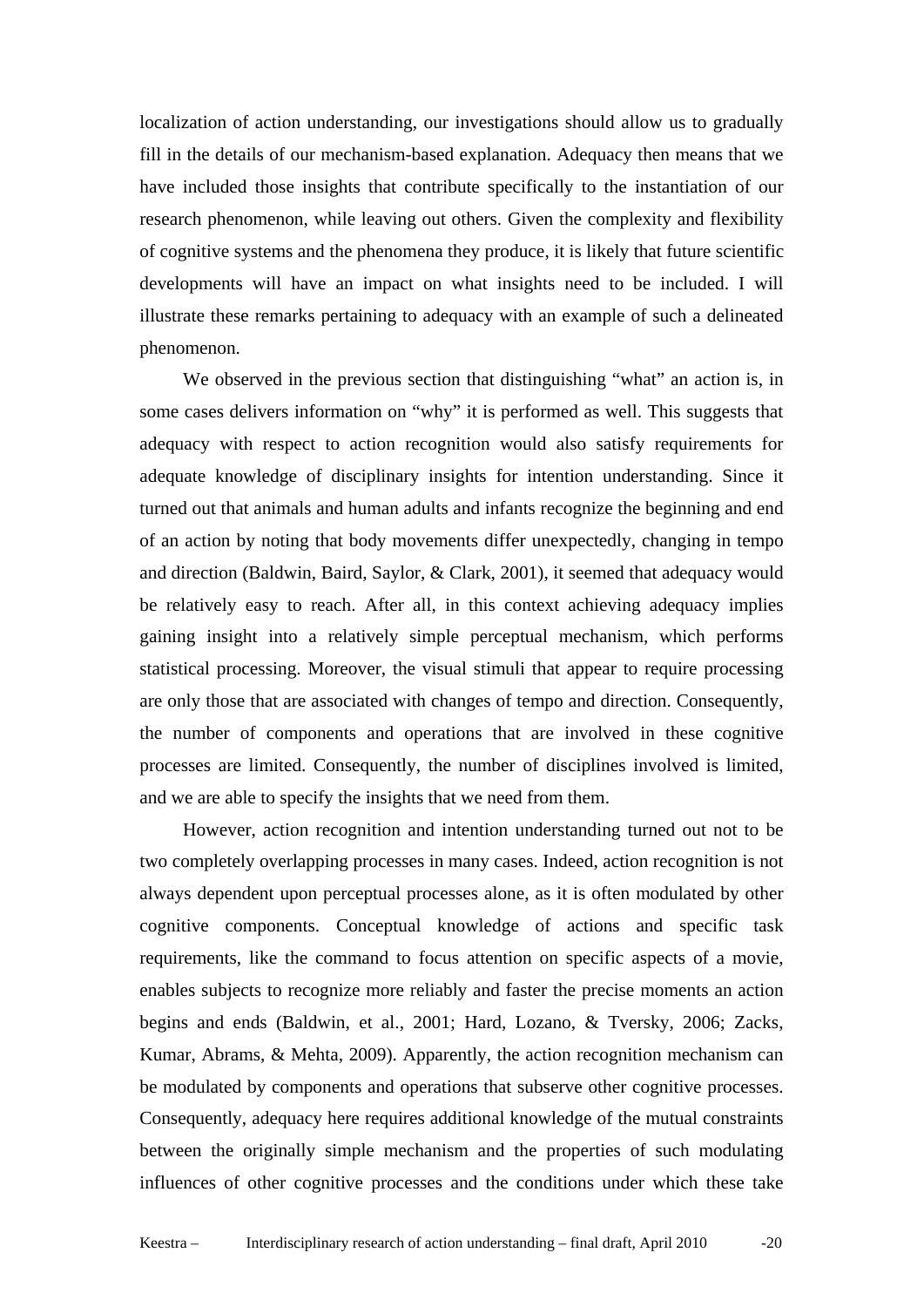place.

 This insight into the greater complexity of the action recognition mechanism forces us to reconsider our striving for adequacy. At least it implies that we need to refine or further specify the adequacy requirements with respect to disciplinary insights. For instance, if we aim to keep the explanatory mechanism simple, we probably need to refine more narrowly the action types that can be recognized solely on the basis of this perceptual process of action recognition. Secondary to that, we must investigate whether it is plausible that this process can function in isolation at all. This seems to be the case in primate understanding and imitation of actions, where allegedly supplementary understanding of aims, goals, and intentions of the agent is generally not involved (Byrne & Russon, 1998). In humans this appears not a plausible way to proceed because action recognition and intention understanding are different yet more tightly connected phenomena in that case. Indeed, the former is generally subserving the latter: "Such initial, 'bottom-up' parsing would provide appropriate units on which to base the additional processing needed to achieve ultimate understanding of the intentions at play. This type of low-level mechanism thus seems likely to be a crucial prerequisite to infants' developing understanding of the intentions motivating others' actions" (Baldwin, et al., 2001, p. 715). Adequacy means in the case of human action recognition the investigation of whether observers often rely upon previous socio-cultural knowledge or other cognitive processes to recognize the borders of an action or between actions. If that is the case, the explanatory mechanism for action recognition must be expanded, and our adequacy requirements will be more severe, too.

 Sometimes, an empirical finding suggests that adequacy is within reach. For instance, the discovery of mirror neurons in the Macaque monkey motor system was not just exciting, but appeared also to bring some relief to researchers of action recognition and intention understanding. The peculiar activation of these neurons both during action perception and during action performance suggested to many researchers that action recognition and intention understanding could be adequately explained at once by referring to these neurons. Even though these mirror neuron systems are already more complex than the earlier proposed and purely perceptual action parsing mechanism, they did appear at least to operate in isolation from higher cognitive processes that involve speech. Indeed, they are still held to enable "that modality of understanding which, prior to any form of conceptual and linguistic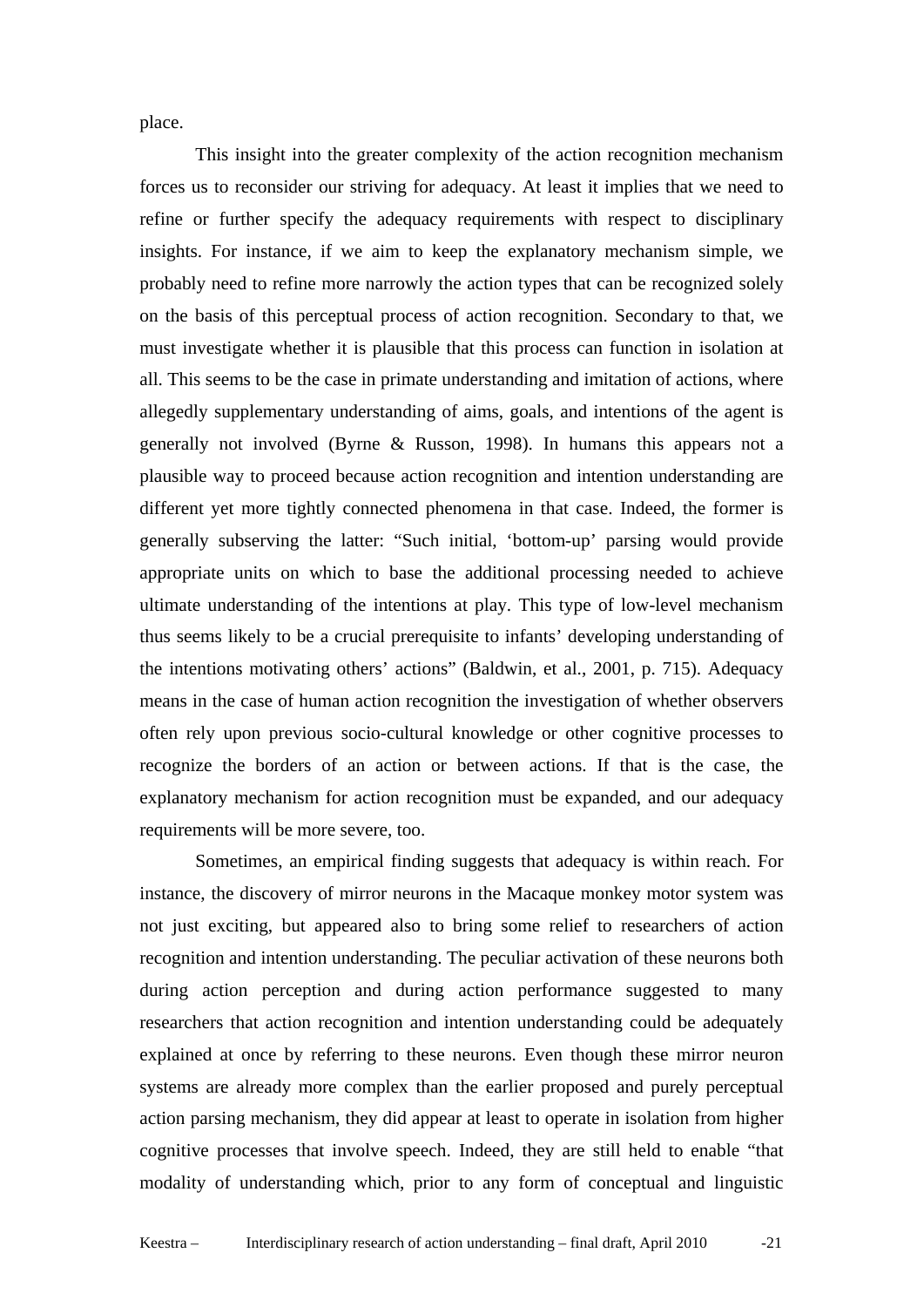mediation, gives substance to our experience of others" (Rizzolatti & Sinigaglia, 2008, p. 192). Still, the question remains: Was the promise fulfilled that adequacy with respect to action recognition and intention understanding implied having insights in the action parsing mechanism and mirror neuron systems only?

 Unfortunately not, as it turned out that in human intention understanding, still more is needed. Due to the complexity of our actions, humans cannot always recognize action borders even with the additional help of these mirror neuron systems, let alone the intentions of complex actions. Especially, intention understanding seems to often rely on a "mentalizing" approach, which is the — silent and unconscious application of a "folk psychology" or "theory theory" that people use to explain or understand "why" someone acts as he does. Such reasoning includes the use of implicit psychological theories about (human) actions, goals, reasons, desires and the like (Stich & Nichols, 1993). Even though this process does not yet involve explicit and conscious verbalization, such an explanation of intention understanding does involve many more cognitive processes than are produced by the action parsing mechanism or the mirror neuron systems alone.

 Not uncommonly, as soon as we include higher cognitive processes that involve language or reasoning in the explanatory mechanism, adequacy will be increasingly difficult to achieve. For instance, the "theory theory" account of intention understanding has rival theories. One of these is a "simulation" theory which suggests that subjects implicitly project themselves into the place of the agent, when observing an action. The simulation theory claims to be supported by mirror neuron research because these neurons allegedly enable such silent and immediate simulation (Gallese & Goldman, 1998). The narrative approach proposes yet another and different take on action recognition and intention understanding in humans. It refers to the fact that in most cases, we ask agents themselves "why" they did "what" they did. It is then "these second-person deliveries—the narratives narrated—that do the heavy lifting in enabling us to understand and make sense of others with confidence" (Hutto, 2007, p. 21). Ricoeur—who taught us the distinction between the "what," "why" and "who" of action—explains that a narrative in fact establishes a sort of "plot" around an action, which includes the character of the agent, the events experienced and those acted on. Together, these allow us to establish the identity of agents and their actions alike, even if such a narrative will never be complete or definitive (Ricoeur, 1992). Such contributions of narrative to the explanation of our capacity of action understanding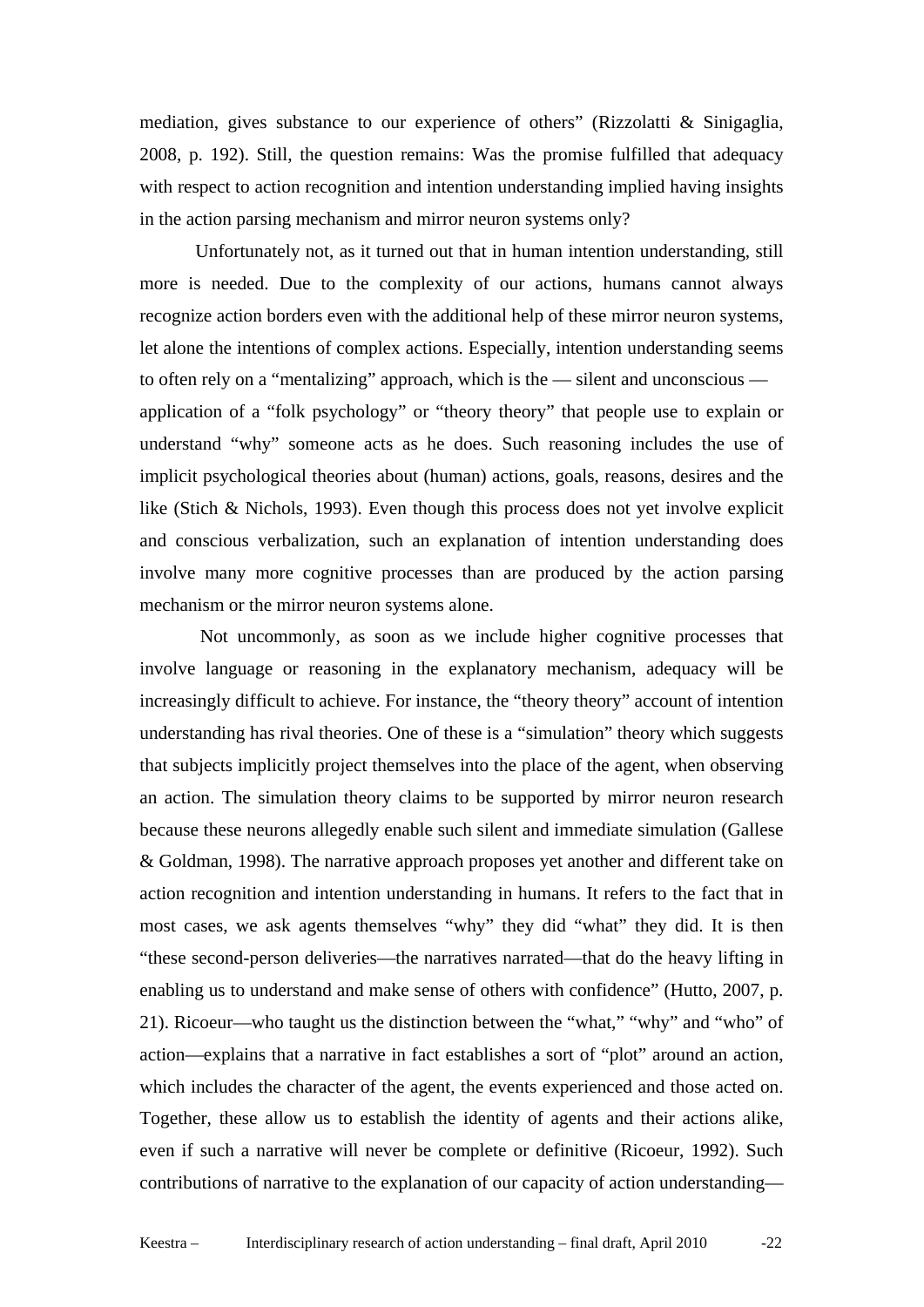and of acting itself—has only quite recently gained the interest of philosophers and scientists (cf. (Bayne & Pacherie, 2007; Gallagher & Hutto, 2008; Hutto, 2007; Ricoeur, 1984; Zwaan, Taylor, & de Boer, in press, 2009).

 Developing adequacy can thus take us in different directions. It can imply revisiting the observations of the phenomenon itself, in order to find out whether we can isolate a specific class of actions that can be recognized by a simple perceptual mechanism alone. Or adequacy may require us to expand this mechanism with the mirror neuron systems, still fencing out those cognitive processes that include speech. Unfortunately, in humans this may still not yield adequacy as our narrative and intention understanding depend mostly upon modulating factors that lie outside the scope of these perceptual and mirror neurons systems. With respect to the disciplines involved, adequacy requirements are enlarged because additional components and operations need attention. On top of that, new disciplines—such as the social sciences—need to be involved in order to reach adequacy. It is to be expected that in our next step(s) we will feel the impact of this.

### **6 Analyze the phenomenon and evaluate each insight into it**

 As research is never simply the accumulation of factual knowledge, we now need to analyze the problem from the perspective of each relevant discipline, and evaluate each insight into it (Repko, 2008, p. 217). A mechanism-based explanation allows us to respect the differences between disciplinary perspectives even though we will assign disciplinary insights into a phenomenon only a limited role in the comprehensive explanation. Disciplinary theories, methodologies and assumptions may hold for the investigation of a component or operation of the phenomenon but may have only limited relevance for the overall phenomenon.

 Thinking of a phenomenon as the result of the interaction of a multi-level organization of components and operations has the advantage that those components and operations may be investigated separately. Of course, it is tempting to disciplinary specialists to isolate their domain and to maintain that their domain of study and the insights it delivers are sufficient to explain the phenomenon, leaving the rest aside as irrelevant. In such a case, the assumption is that the phenomenon can be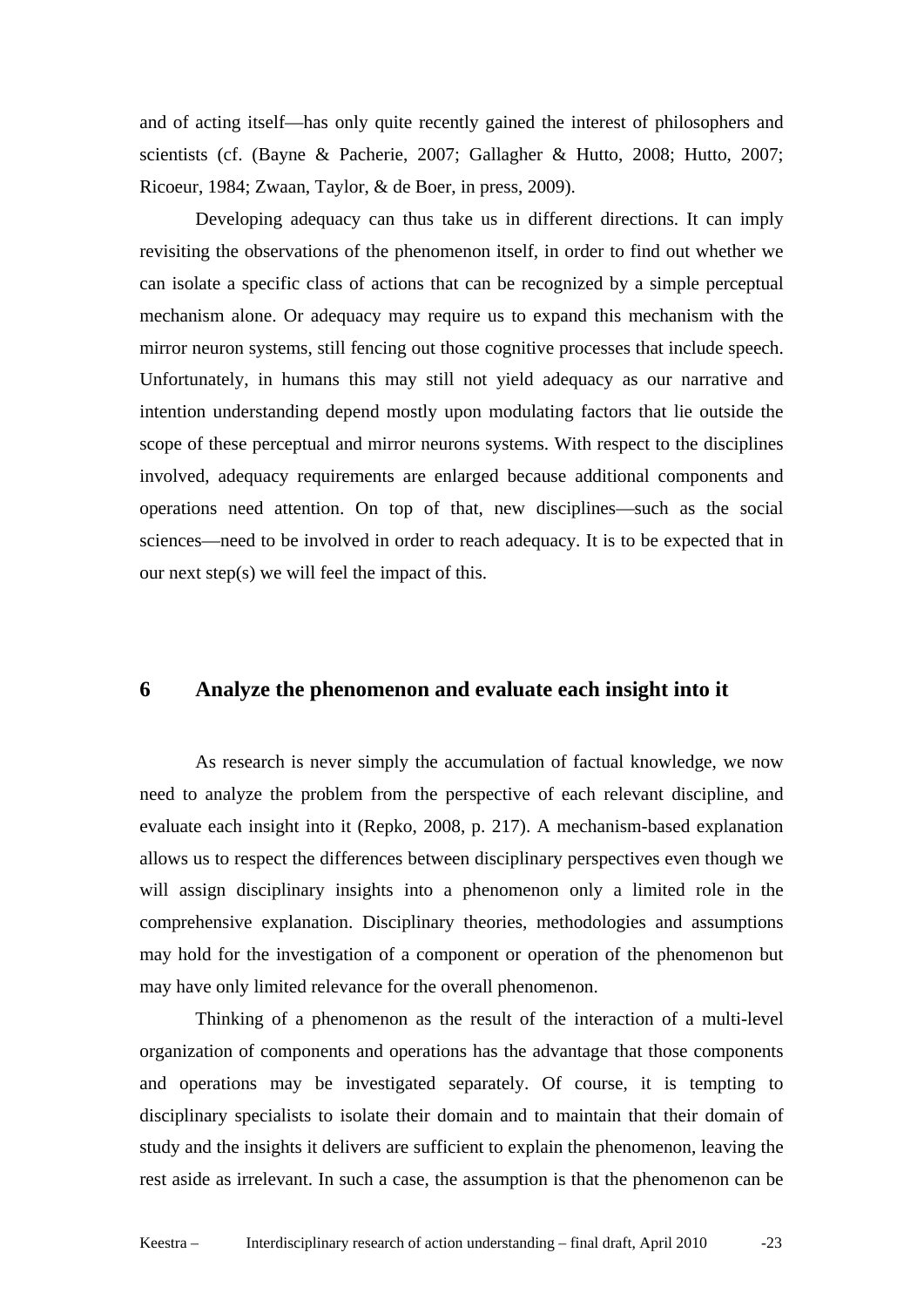explained with reference to a specific "module" which is relatively isolated and independently responsible for all properties of the phenomenon.<sup>[10](#page-23-0)</sup> Even though I argued earlier that there is relative autonomy of levels in a phenomenon, in organisms there are many feed-back and feed-forward interactions at a particular level as well as top-down and bottom-up interactions between levels that can influence such a 'module'. We must remain on the alert for this possibility, indeed.

 Analyzing and evaluating the disciplinary perspectives on the phenomenon of action understanding within the mechanism-based explanatory approach is a straightforward task. Starting from a mechanism sketch, mentioned in the previous section, researchers will complete and describe the components, their operations and indeed the interactions within the mechanism in ever more detail. This process consists partly of deciding about the relevance of the contribution of different components and operations, and the further arrangement of them. In our case, analysis of action understanding was already part of step 1, where we defined and decomposed it into the three component tasks. Clearly, achieving adequacy and this task of analyzing, evaluating and arranging insights are intimately related research tasks that need to be carried out repeatedly during the interdisciplinary research process.

 The interrelated research tasks of analysis and evaluation as applied to the present case of mirror neuron research can demonstrate that the tight connection between the definition, decomposition and localization of a phenomenon, the experimental set-up used in investigating it, and the subsequent results require much care. An inadequate definition will hamper research as much as a bad experiment. Take for instance the following conclusion drawn on the basis of a mirror neuron activation experiment: "to ascribe an intention is to infer a forthcoming new goal, and this is an operation that the motor system does automatically" (Iacoboni, Molnar-Szakacs, Gallese, Buccino, & Mazziotta, 2005, p. 533). This sweeping conclusion was drawn on the basis of an experiment in which humans were looking at images in

<u>.</u>

<span id="page-23-0"></span> $10$  A famous example of such an assumption pertains to language, which has been claimed to rest in a specific mental organ, separate from the other mental organs and therefore also localizable in specific parts of the brain. These claims are highly implausible, if we take our earlier analysis of mechanismbased explanations for functions in complex and dynamic biological systems into account. And indeed, former language modularity proponent Chomsky, wrote in an influential review in 2002: "a neuroscientist might ask: What components of the human nervous system are recruited in the use of language in its broadest sense? Because any aspect of cognition appears to be, at least in principle, accessible to language, the broadest answer to this question is, probably, "most of it."" (Hauser, Chomsky, & Fitch, 2002, p. 1570). In that review, the authors engage in a more modest approach, similar to the one I present here for action understanding.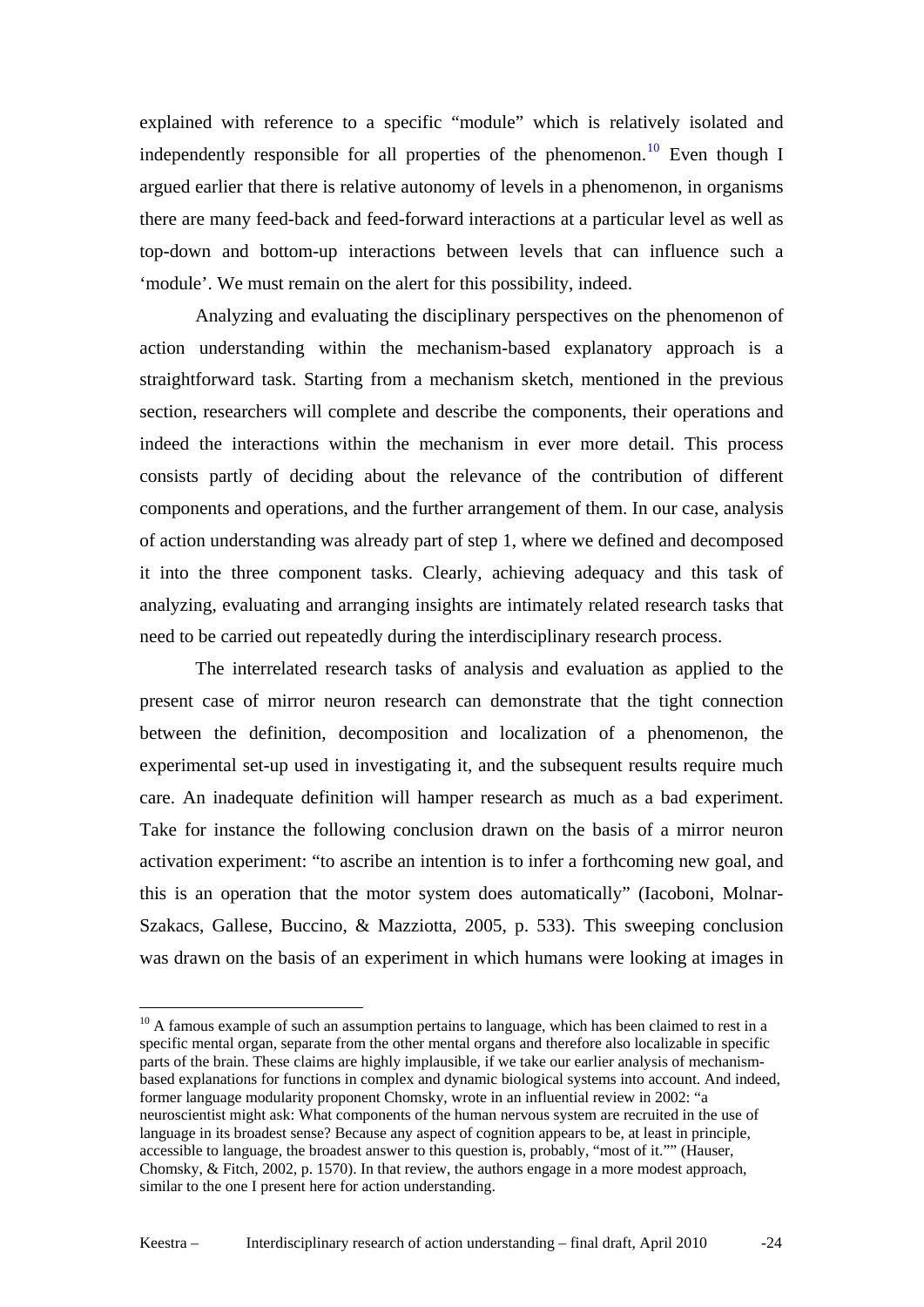which a hand would take a cup for drinking or for cleaning, and in which a breakfast table was shown. Sure enough, the results were interesting as they suggested that our brain automatically includes context information in its prediction of the likeliness of the subsequent action with the cup. Nevertheless, the authors overstate the relevance of their results by defining intention extremely narrowly, while applying a very broad interpretation of the operation of the mirror neurons in this highly suggestive and restrictive task. This exaggeration is partly due to the lack of a comprehensive, interdisciplinary analysis of the phenomenon of intention understanding and consequently the lack of a rigorous evaluation of the results. As a result, the researchers suggest that these mirror neurons function as a module which in isolation fulfills the difficult task of intention understanding. Indeed, one of these investigators still maintains that these mirror neurons "embody the deepest way in which we stand in relation to each other and understand each other" (Iacoboni, 2008). However, in human relations we often experience our mutual deep involvement and attachment through verbal meanings, which will not always activate mirror neuron systems. Such meanings may heighten our sensitivity to some actions over others. In sum, although we know that the evidence is convincing enough to include mirror neurons in the action understanding mechanism, we still need other components to account for intention understanding.

 Such overstated claims are more common than one would expect. Research of human social action, for example, can be characterized as being mostly divided along two opposed theoretical positions, subscribing to the idea of 'Plastic Man' or 'Autonomous Man': "Whereas Plastic Man, being formed by adaptive response to the interplay of nature and nurture, is only spuriously individual, his rival is to be selfcaused. (…) Where Plastic Man has his causes, Autonomous Man has his reasons" (Hollis, 1977, p. 12). Such extreme positions are often due to overestimation of disciplinary strengths and underestimating disciplinary limitations with respect to a complex and dynamic, multi-level system. Fortunately, interdisciplinary exchanges may force researchers to integrate their insights in a much more complex, but at the same time more comprehensive explanation.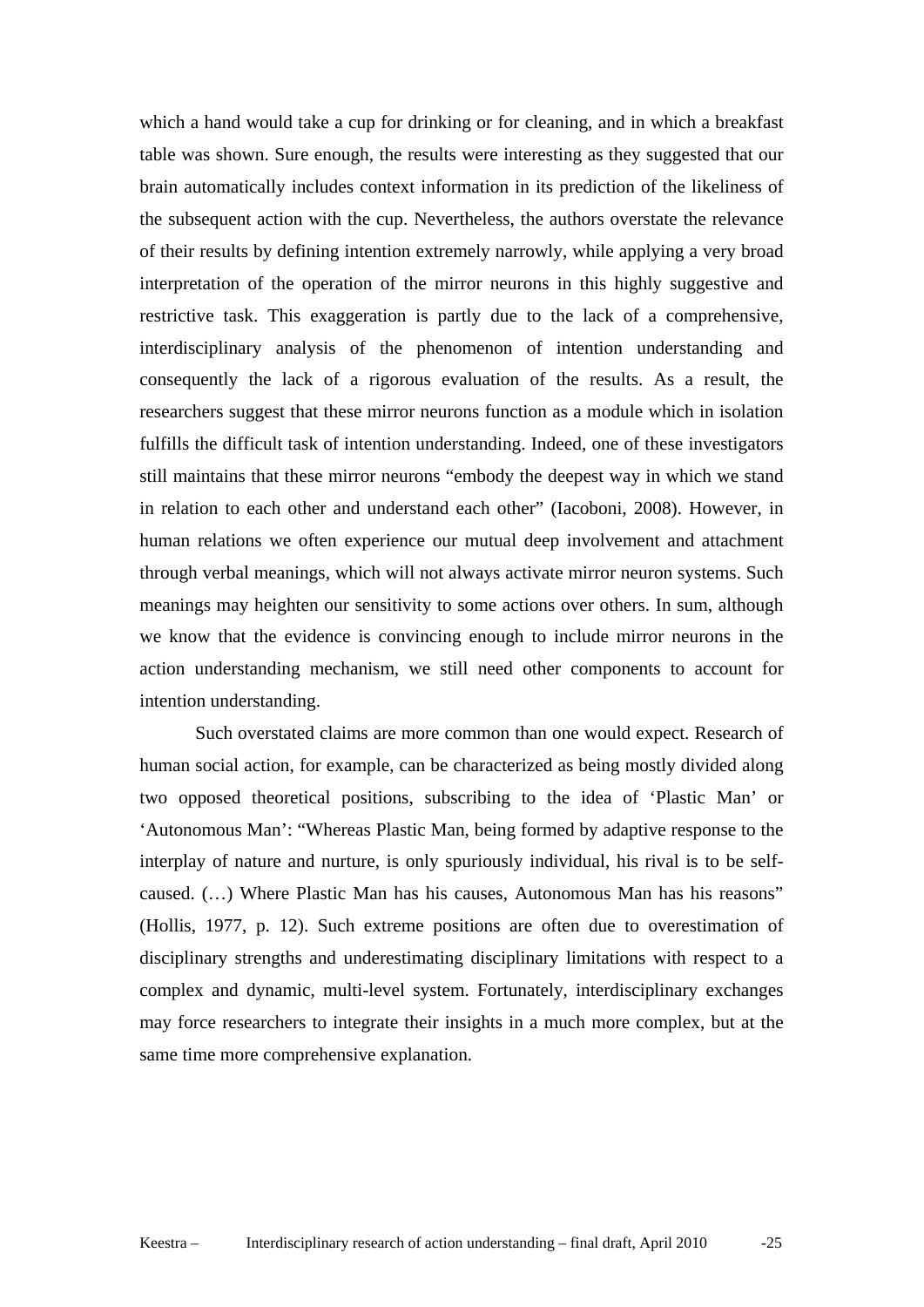### **B. Integrating insights**

According to the model of the interdisciplinary research process that Repko presents we would only now enter phase B, where the integration of insights takes place. Until now, the focus was accordingly on "Drawing on disciplinary insights." Even though I have already looked ahead at the integration of these insights I will follow the proposed research process and discuss the model's next steps with respect to the mechanism-based explanatory approach on offer here. Therefore, we need to identify conflicts between insights and locate their sources (STEP 7) and then create common ground between these insights (i.e., discovering one or more latent commonalities between them) (STEP 8). Using this common ground we should be able to integrate as many of the insights as possible (STEP 9). Eventually, this should bring us to a more comprehensive understanding of human action and a way to it (STEP 10). The mechanism-based explanation will prove a very useful instrument in these steps.

### **7 Identify conflicts between insights and locate their sources**

 Even though it is often the case that "[t]he possible sources of conflict between insights are concepts, assumptions and theories" (Repko, 2008, p. 250), all forms of interdisciplinary integration are not dependent upon resolving the conflicts stemming from these building blocks of disciplinary perspectives on the phenomenon. In the mechanism-based explanatory approach, conflicts of different types can occur. One source of conflict stems from the initial phase of defining and decomposing our phenomenon. In the previous section, we came across researchers who overstated their conclusion, based upon an oversimplified definition of intention ascription.

 A second source of conflict, related to such definition and decomposition mistakes, is assuming that the underlying mechanisms of different component tasks are completely separate. For instance, even though we distinguished the three component tasks — action recognition, understanding of intention and narrative understanding — we noted that it is likely that these components are intimately related, both functionally and in their neural implementation.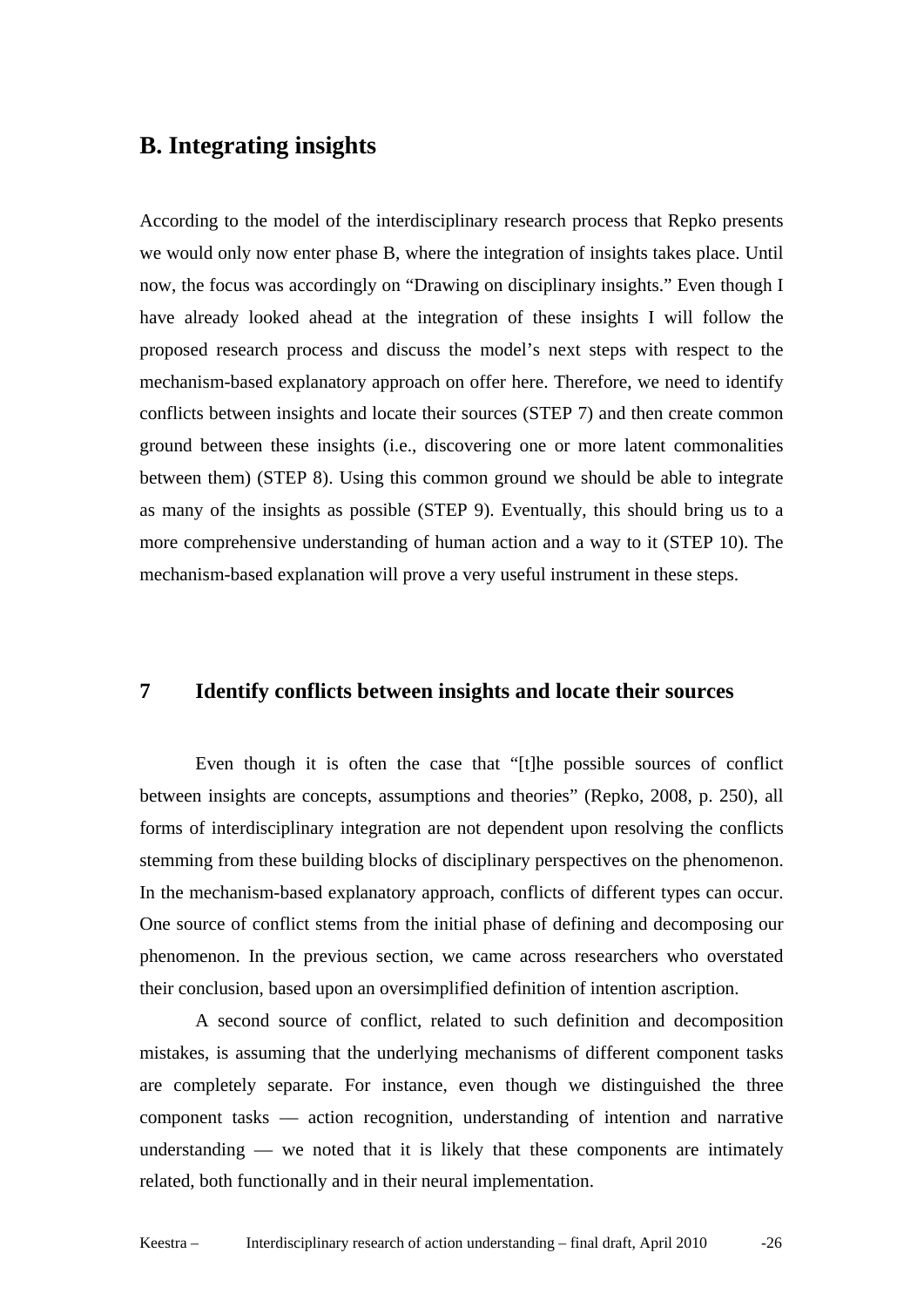Different from such conceptual conflicts are those that arise from misunderstandings of the internal arrangement of components and operations of the mechanism. For instance, interactions between components or interactions have been neglected or overlooked—as is the case when the component task of action recognition would be forgotten as a prerequisite for intention understanding.

 A fourth source of conflict is the underestimation of the role of specific context features on the way an action is being cognitively processed. For instance, only under favorable conditions –- without time pressure, for instance -- and with adequate preparation are people able to suppress or rather overrule the power of stereotypical modes of understanding other people (Kruglanski & Orehek, 2007).

 Fifth, conflicts can arise from the failure to acknowledge and evaluate correctly the alternative processing trajectories that may prevail in specific groups or individuals when engaging in action understanding. For instance, it is still debated whether or not autistic subjects, who have difficulties in spontaneous human action understanding and often use specifically trained theories about human behavior, suffer from disturbances in their mirror neuron systems, forcing them to rely on other trajectories (Blakemore, Winston, & Frith, 2004).

 A sixth source is a combination of the latter two sources of conflicts, as external, socio-cultural information may have become entrenched in the explanatory mechanism and cause observable and regular differences in action understanding processing, as is the case with modulation of mirror neuron activity due to individual experience with socio-cultural information (Keestra, 2008). In general, for explanations of the variability of socio-cultural influences on individuals' cognitive processes, we need to draw on both cognitive and on social scientific insights (Shore, 1996).

 This is not an exhaustive list of the possible sources and locations of conflicts in mechanism-based explanations, but they are the most prominent. The list also demonstrates that considering a phenomenon from a mechanism-based approach is useful as a heuristic when reflecting on potential conceptual and theoretical failures and conflicts. In our domain of action understanding, such conflicts have arisen predominantly with respect to the component of intention understanding.

 In particular, the rivalry between an explanation that is based upon tacit folk psychological theorizing by the individual and an explanation that refers to the silent simulation of the observed actor, has been quite fierce. Conflicts pertained to the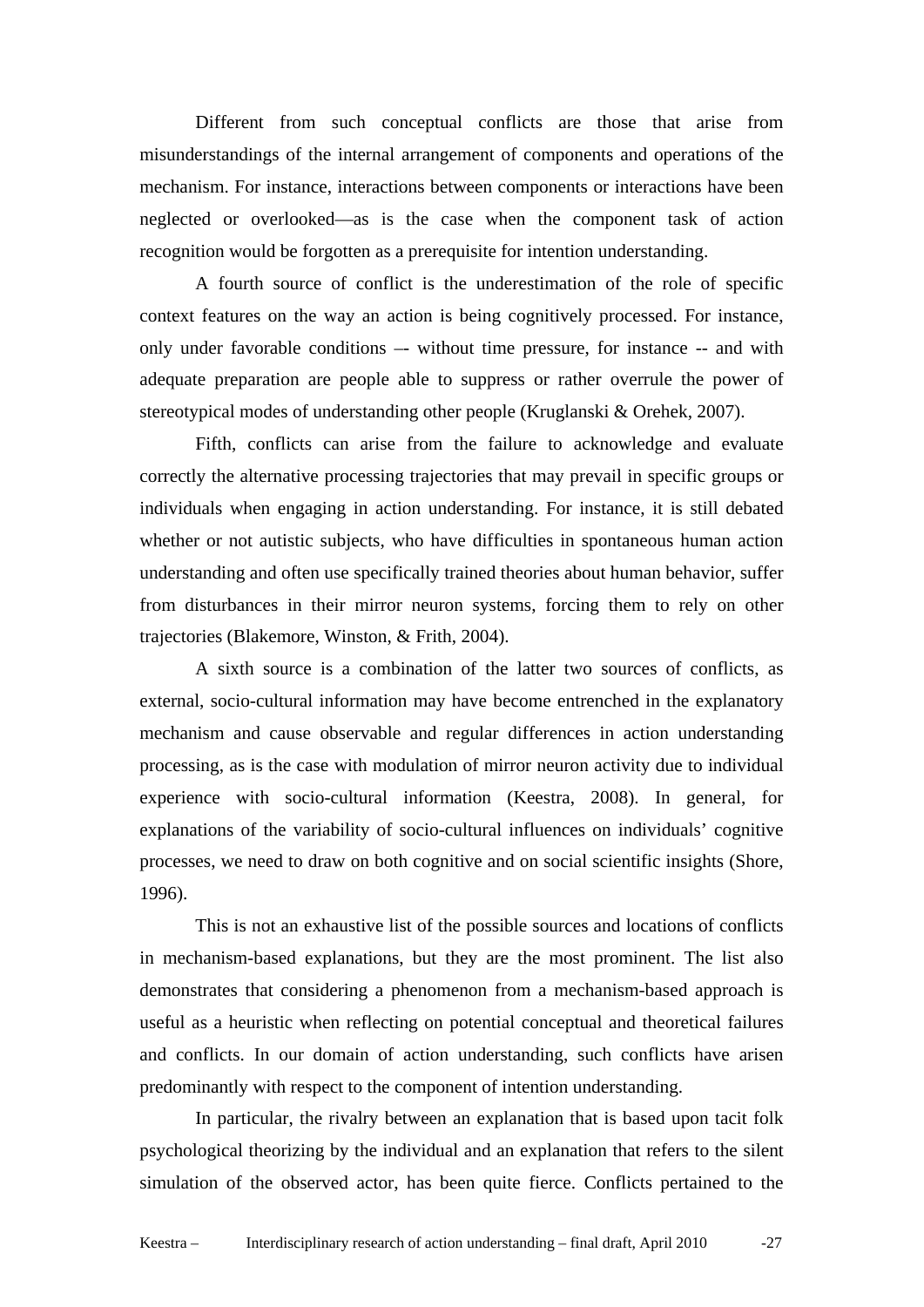definition and decomposition of intention understanding, explanations of its components' tasks, the underlying mechanisms and their neural implementations in the brain.

The opposition between these theorizing and simulation accounts was modified somewhat as soon as tacit theorizing was no longer necessarily associated with propositions, rules, psychological causal laws, and the like, because only then were animals and infants equally able to understand intentions. So when connectionist models were developed and computer tested with some success, theorizing accounts seemed to gain the upper hand in the conflict (Stich & Nichols, 1993). The balance shifted dramatically again, the moment the surprising evidence of mirror neurons appeared. Simulation theorists immediately appreciated it as support for their position and took it as evidence for a neural basis for their idea that we employ similar structures to both actively engage in action and passively understand that action. This was clearly stated in a seminal article co-authored by a neuroscientist and a simulation theorist: "[t]hus M[irror]N[euron] activity seems to be nature's way of getting the observer into the same 'mental shoes' as the target—exactly what the conjectured simulation heuristic aims to do" (Gallese & Goldman, 1998, pp. 497-498).

 Extensive analysis of the history of this conflict between theorizing and simulation accounts of intention understanding would show that the conflict alternately received energy from theoretical arguments, from neuroscientific evidence, from behavioral observations, and so on. As I note in the following discussion, we can meanwhile observe that the two former opposing positions have successfully been integrated into an overarching mechanism.

 The mechanism-based approach allows us to analyze such a conflict and the different sources from which it arises. Similarly, it can function as a heuristic device that enables us to handle the conflict by employing its apparatus of phenomenon analysis, components and operations, levels, and interactions of sorts. Most important for interdisciplinary research is, of course, how the mechanism-based explanation can be adapted in such a way that it can integrate those insights or properties that appeared to be in conflict with each other, while both sides can present some evidence in support. For that, we need to take the next step, where we are asked to create or discover common ground.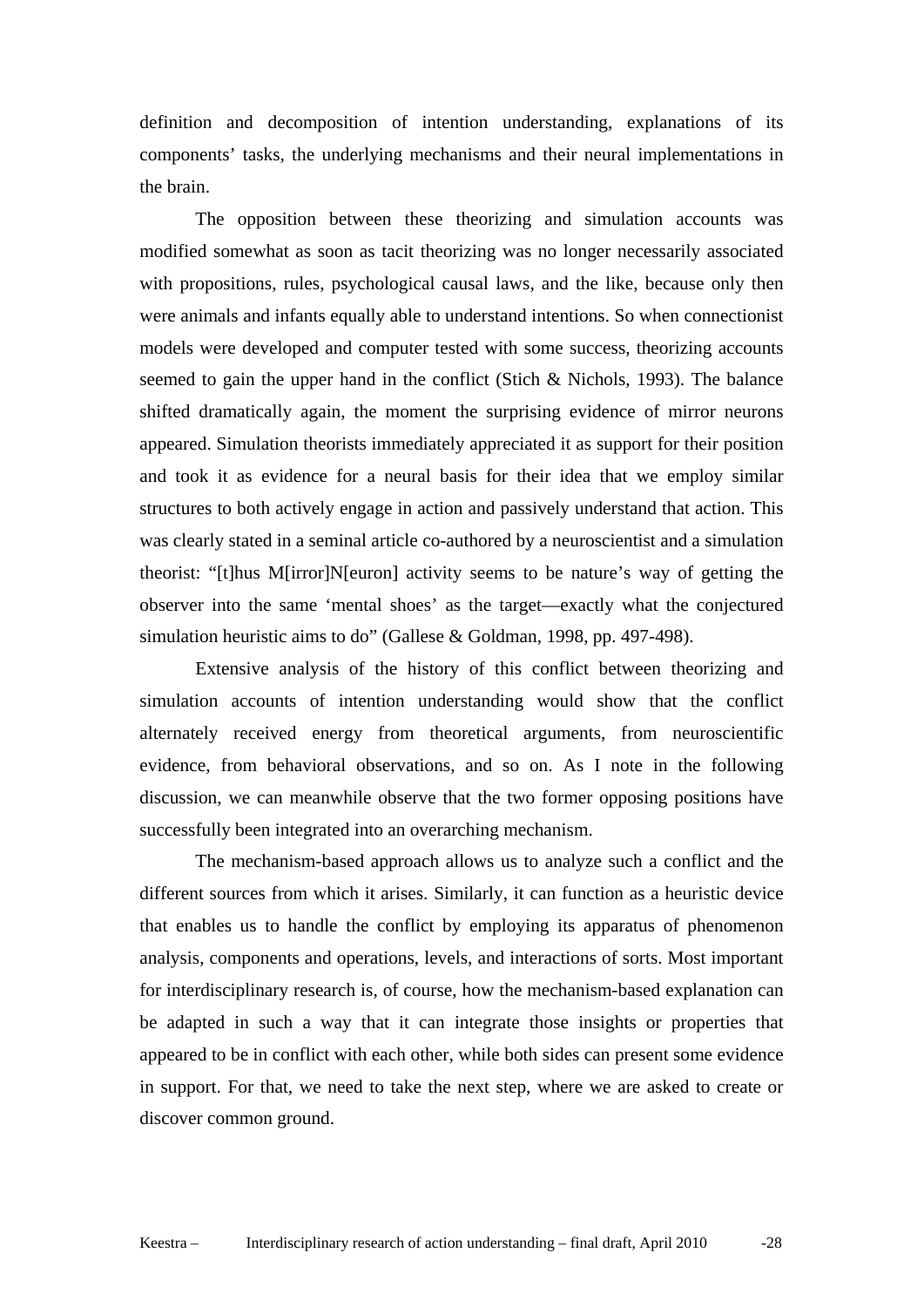#### **8 Create or discover common ground via a mechanism**

 Interdisciplinary investigations of human action understanding aim at the integration of insights into that phenomenon. For such integration to succeed, it is crucial to build upon a common ground that allows the integration of heterogeneous materials. In our case this common ground should have the form of an explanatory mechanism. Language processing is unlikely to provide such a ground, for instance, as it cannot play a central role in explanations of action understanding in animals and young infants. Nonetheless, given the strong interaction between components of any comprehensive explanatory mechanism of action understanding, the explanatory mechanism that we choose as common ground will be affected by the components and operations that we will add to it. As noted above, language affects many other components of the explanatory mechanism, including action recognition.

 In fact, for most interdisciplinarians who use a mechanism-based approach finding common ground for our interdisciplinary understanding involves the identification of the most promising mechanism-based explanation among those that have already been proposed in the literature. *It is this mechanism-based explanation as a whole that furnishes common ground*. Note that this implies that generally such common ground is already "composed of *knowledge that is distributed among or is common to disciplines*" (Repko, 2008, p. 273).

 After having identified a plausible explanatory mechanism as common ground, interdisciplinarians need to demonstrate how other relevant components and operations are related to it. What is implied in this endeavor is the rejection of claims that a specific explanatory mechanism independently produces the phenomenon. Embracing a mechanism as common ground can mean that it loses the exclusive explanatory force it previously had. We have observed that mirror neuron systems were taken to present the prime candidate for a mechanism-based explanation of action understanding and imitation alike. Thanks to their functional properties, these mirror neuron systems have been held responsible for enabling relationships between oneself and another and between action and perception (Hurley & Chater, 2005). Even though this makes these mirror neuron systems workable as common ground, the associated mechanisms have meanwhile been embedded in a more comprehensive mechanism, limiting their role accordingly. It is worth quoting a recent meta-analysis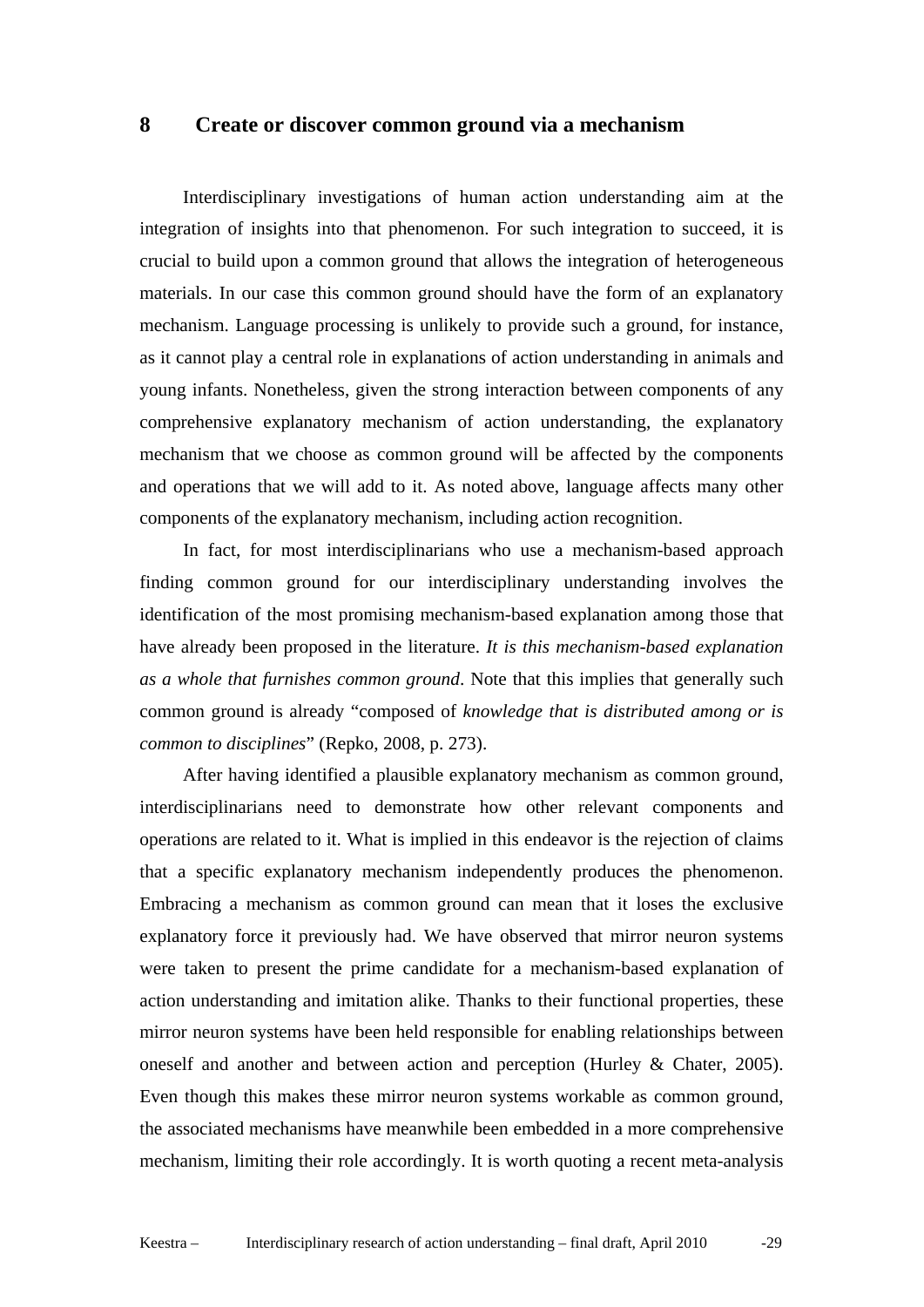that argues why still other systems or sub-mechanisms must be added to an mechanism-based explanation of intention understanding with a central role for mirror neurons:

First, an inconsistent or anomalous movement might be outside the perceiver's repertoire of familiar movements, so the mirror system cannot be of help. To resolve this, inferences of higher-level goals (e.g., "why did the actress fall?") or other attributes (e.g., "was she depressed?") seem to be needed, which are outside the scope of the mirror system. Second, when the perceiver reflects on a high-level intention of an action, this might necessarily engage the mentalizing system. It is possible that the mirror system is recruited for automatic lower-level goal interpretation (…) and the mentalizing system for reflection on the higher-level goals (from task goals to more general intentions). (Van Overwalle & Baetens, 2009, p. 580)

 Nonetheless, various mechanism-based explanations of action understanding have been presented in which mirror neuron systems function as common ground. These systems offer then a common ground to different mechanism sketches or models. Authors are sometimes even updating their own earlier model such as by

introducing a new model of action recognition learning by macaque mirror neurons which addresses data on auditory input, a model for opportunistic planning of sequential behavior, and studies of how to embed a macaque-like mirror system in a larger ape-like or human-like circuit to support 'simple imitation' and then 'complex imitation.' (Arbib & Bonaiuto, 2008, p. 45)

 In this case, the previous model for imitation and understanding, with mirror neuron systems as common ground, was expanded with components and operations that process speech and symbol use. With that expansion, the authors are able to explain the differences between human and monkey capabilities while leaving the mechanism-based explanation of several commonalities largely intact.

 What can be derived from this example is that, if possible, newly discovered insights should be integrated into an existing explanatory mechanism. Obviously, proposing a completely new mechanism is a much more demanding task. The various adjustments of an existing explanatory mechanism in order to integrate insights into a mechanism-based explanation are the subject of our next section.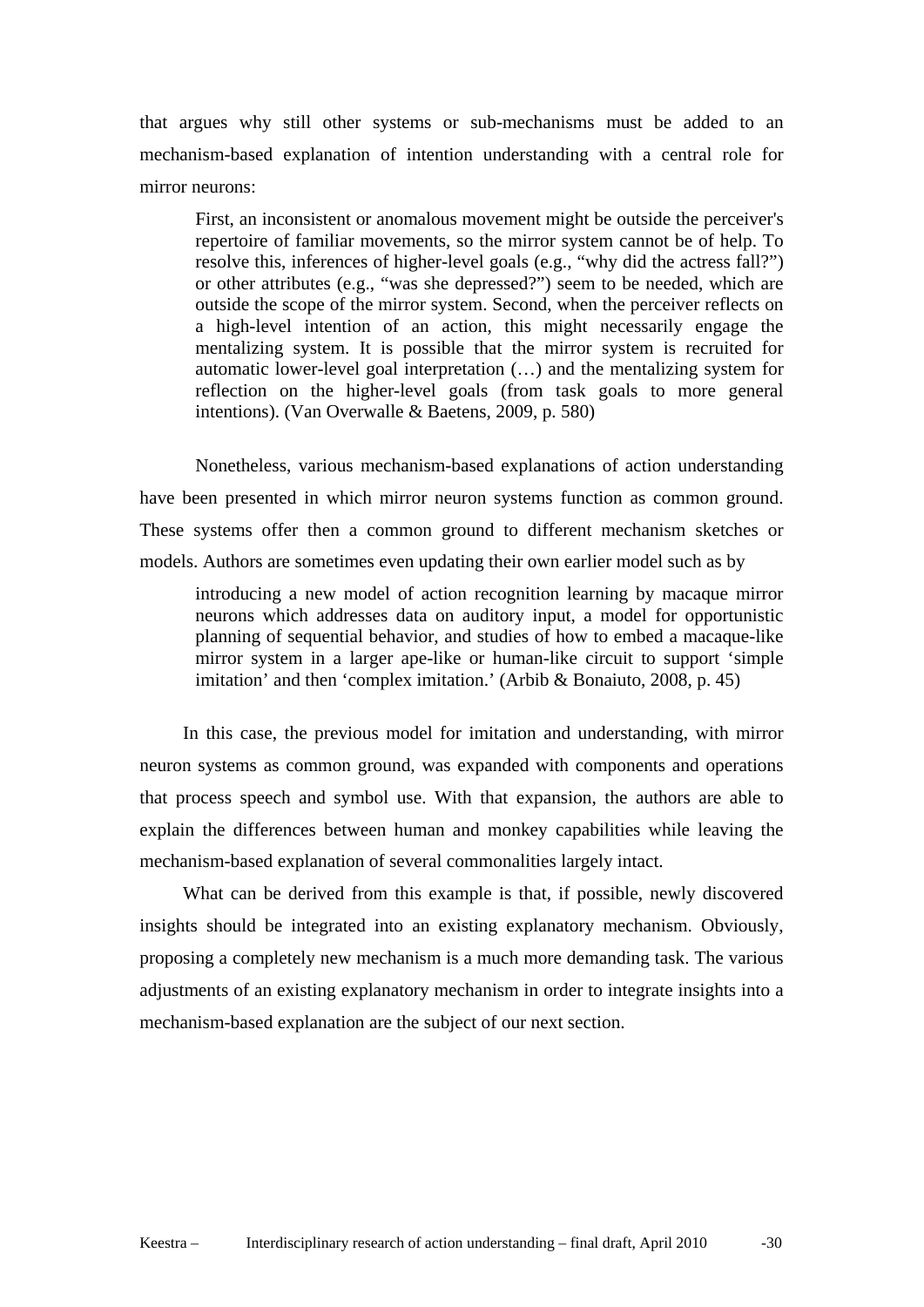#### **9 Integrate insights into a mechanism-based explanation**

 This chapter's argument for a central role for mechanism-based explanation is in accordance with the general observation that "At the heart of any interdisciplinary integration lies an integrative device—for example, a metaphor, complex explanation, or bridging concept—that brings together disciplinary insights" (Boix Mansilla, Duraisingh, Wolfe, & Haynes, 2009, p. 344). I hope to have convincingly shown that a mechanism-based explanation is a useful device for achieving interdisciplinary integration. After having identified an appropriate explanatory mechanism as the common ground for explaining our phenomenon, the remaining task is to build on this when seeking integration of additional insights.

 Disciplinary insights are in that case included as explanations of components and operations of the mechanism, or as explanations of the interactions that take place within the mechanism or between the mechanism and external factors. Given the explanatory mechanism that we have identified as common ground, integrating further insights will lead to refining or expanding it. Refining implies that we can specify the mechanism of a sub-component or -operation or interaction of the overarching explanatory mechanism. For instance, the action-perception interactions that mirror neurons facilitate are affected both by action-specific experiences of the subject and the task one is performing (Rizzolatti  $\&$  Sinigaglia, 2008). Expanding the mechanism involves an extension with a component, operation, or interaction which has turned out to influence the mechanism in a relevant way. For instance, investigations of socio-cultural influences on the cognitive processes that underlie action understanding are relatively new and may lead to unexpected extensions: some processes turn out not to be sensitive to these influences, others are strongly affected by them (Han & Northoff, 2008).

 Refining or expanding the explanatory mechanism with an additional disciplinary insight requires a careful consideration of the place within the mechanism where the addition could be localized. This is especially difficult in the case of a complex and dynamic multi-level mechanism, where an addition is likely to have a widespread impact on many components and operations. The figure below of the explanatory mechanism of action understanding demonstrates the many choices available for assigning a location to the additional insight. For instance, should we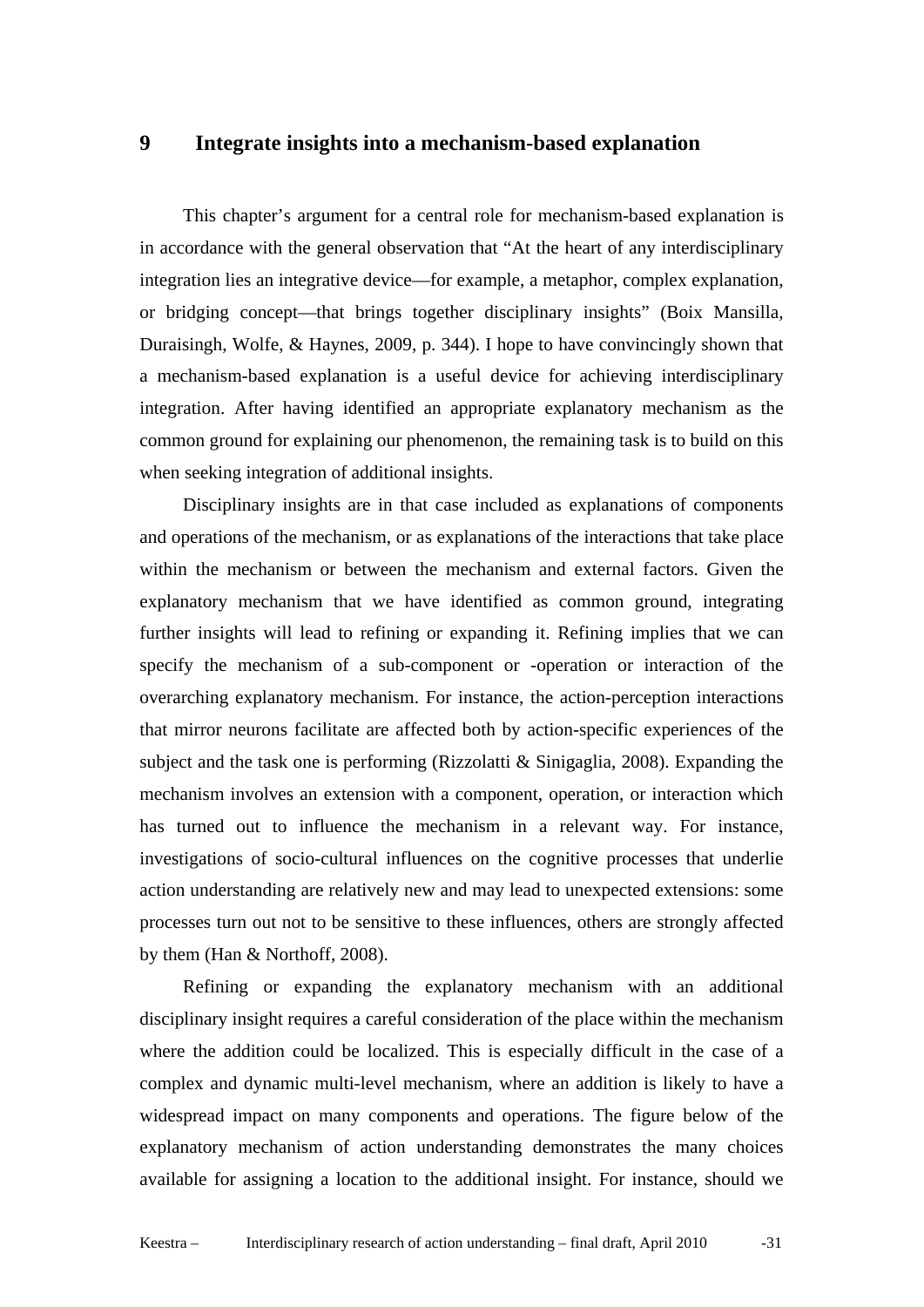consider a socio-cultural influence like religious belief as a 'socio-cultural model' that functions as a specific 'computation' for narrative understanding, having only via that route a modulatory influence on the perceptual mechanisms that produce action recognition? Alternatively, we could investigate whether it is the imitation of religious practices, implying mirror neuron system activations, that modulate perceptual processes. So knowing that religion influences action understanding still leaves undecided where and how this influence should be integrated into the overarching explanatory mechanism. Similarly, we already mentioned that the action understanding deficits in autistic patients may or may not be wide-ranging consequences of disturbed mirror neuron systems (Blakemore, Winston, & Frith, 2004).

 Integrating an additional insight by way of a refinement or expansion of the explanatory mechanism that we chose as common ground therefore requires us to specify one or more relations between previously unrelated components or processes. The results of mirror neuron research have indeed forced researchers to reconsider explanatory mechanisms for imitation, for action understanding, for empathy, for language processing, and for action learning – to mention the most prominent (Rizzolatti & Sinigaglia, 2008). Obviously, refining or expanding the mechanismbased explanations of mirror neuron system activities will in that case require a variety of techniques, depending on the specific interactions that the additional component is involved in.

 In this context, it may be useful to realize that Repko mentions four integrative techniques that are commonly used for establishing common ground. These are: (1) *redefinition* of concepts or assumptions to include or exclude phenomena; (2) *extension* of concepts and assumptions or *expansion* of a theory to cover previously uncovered phenomena, perhaps even beyond their original disciplinary domain; (3) *organization* of previously unrelated concepts or assumptions into a relationship, and finally (4) the *transformation* of opposing concepts or assumptions into variables of an uncovered factor (cf. Repko, 2008, pp. 282-291, and the second edition of his book). Obviously, common ground depends on establishing a relation between previously unintegrated theories. According to the present approach it is advisable to identify a given explanatory mechanism as common ground, and subsequently to refine or expand this. Interestingly, the four techniques can in modified form also be applied to these refinements or expansions as discussed below.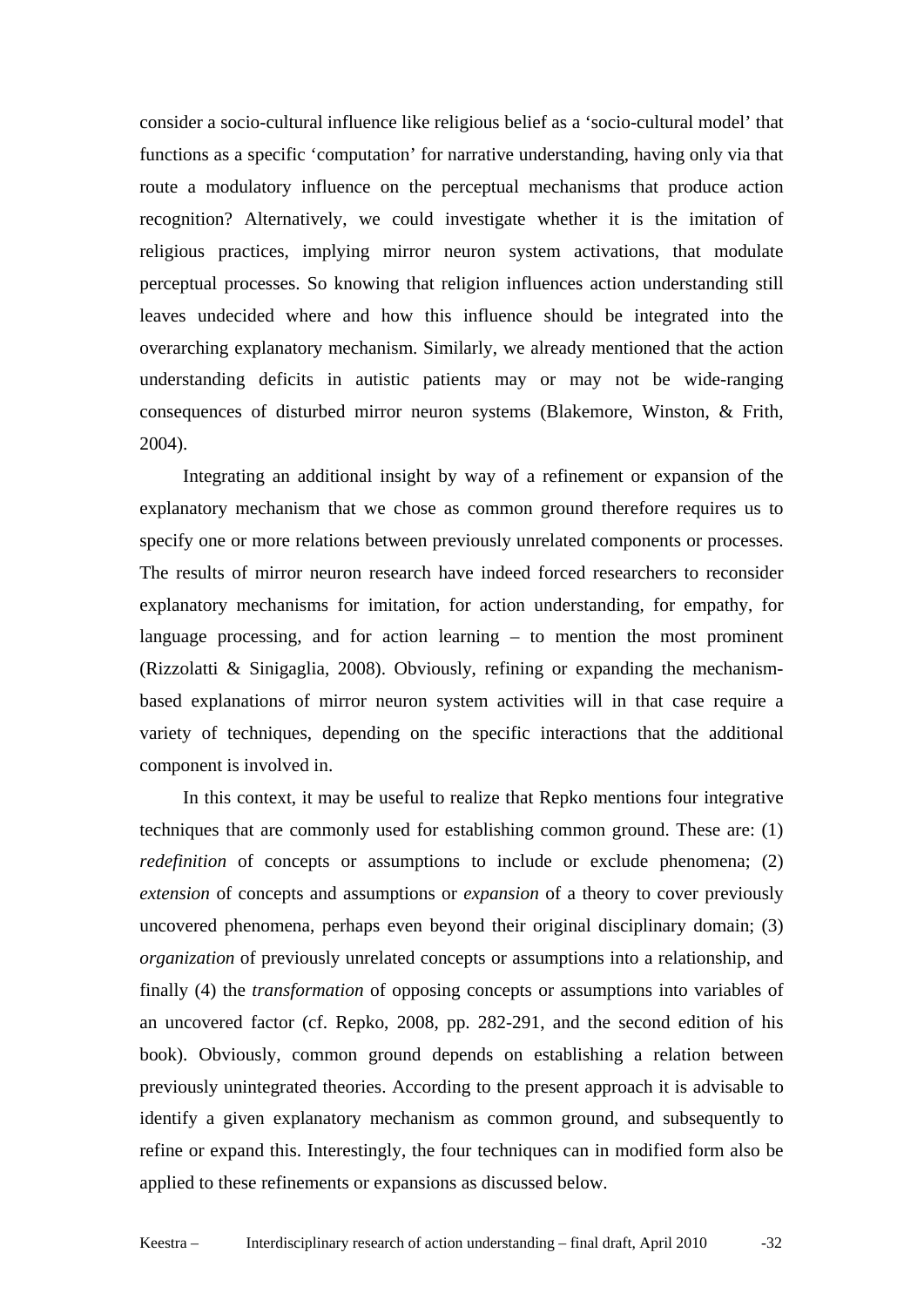For instance, the integrative techniques of redefinition and organization are fairly common practice in the life sciences. They are often applied in combination as can be learnt again from mirror neuron research. Among the many consequences of the discovery of mirror neurons was the insight that the

rigid divide between perceptive, motor, and cognitive processes is to a great extent artificial; not only does perception appear to be embedded in the dynamics of action, becoming much more composite than used to be thought in the past, but the acting brain is also and above all a brain that understands. (Rizzolatti & Sinigaglia, 2008, p. xi)

Such rigid divides are also at stake when the integration of speech requires various refinements and expansions of the mechanism-based explanation of mirror neuron properties, which was proposed as common ground. These refinements and expansions involve a re-organization of components and operations, comparable to the third integrative technique of 'organization of previously unrelated concepts or assumptions into a relationship.' Traditionally, language and action have been treated as separate phenomena. Now that researchers realize that mirror neurons contribute to both these cognitive processes, they are better able to explain the subtle and sometimes disturbing interactions of language and action. This requires, however, a redefinition (technique 1) of some basic assumptions concerning the 'modular' processes that were taken to underlie language and action.

 Obviously, even when common ground has been established, further integration of insights into the preferred mechanism-based explanation demands careful application of various integrative techniques. Also, prudence and modesty are needed with respect to the scope of the theories or explanations that require integration. Researchers must realize that it is most unlikely that it is possible to localize cognitive functions in particular neurons or mechanisms. Talk of neurons that 'see', or 'feel', or 'infer', should therefore be taken to mean that these components or operations play a specific and decisive role in the comprehensive mechanism that accounts for that function—no more, and no less (Keestra & Cowley, 2009).

 To conclude, a general consequence of the integration of insights should be acknowledged. Even if the focus is not on the assumptions or concepts of the associated theories, integration will have an impact on the scope of these theories. Integration of two theories has the consequence that their scope will become expanded or contracted: expanded in the case when integration demonstrates that a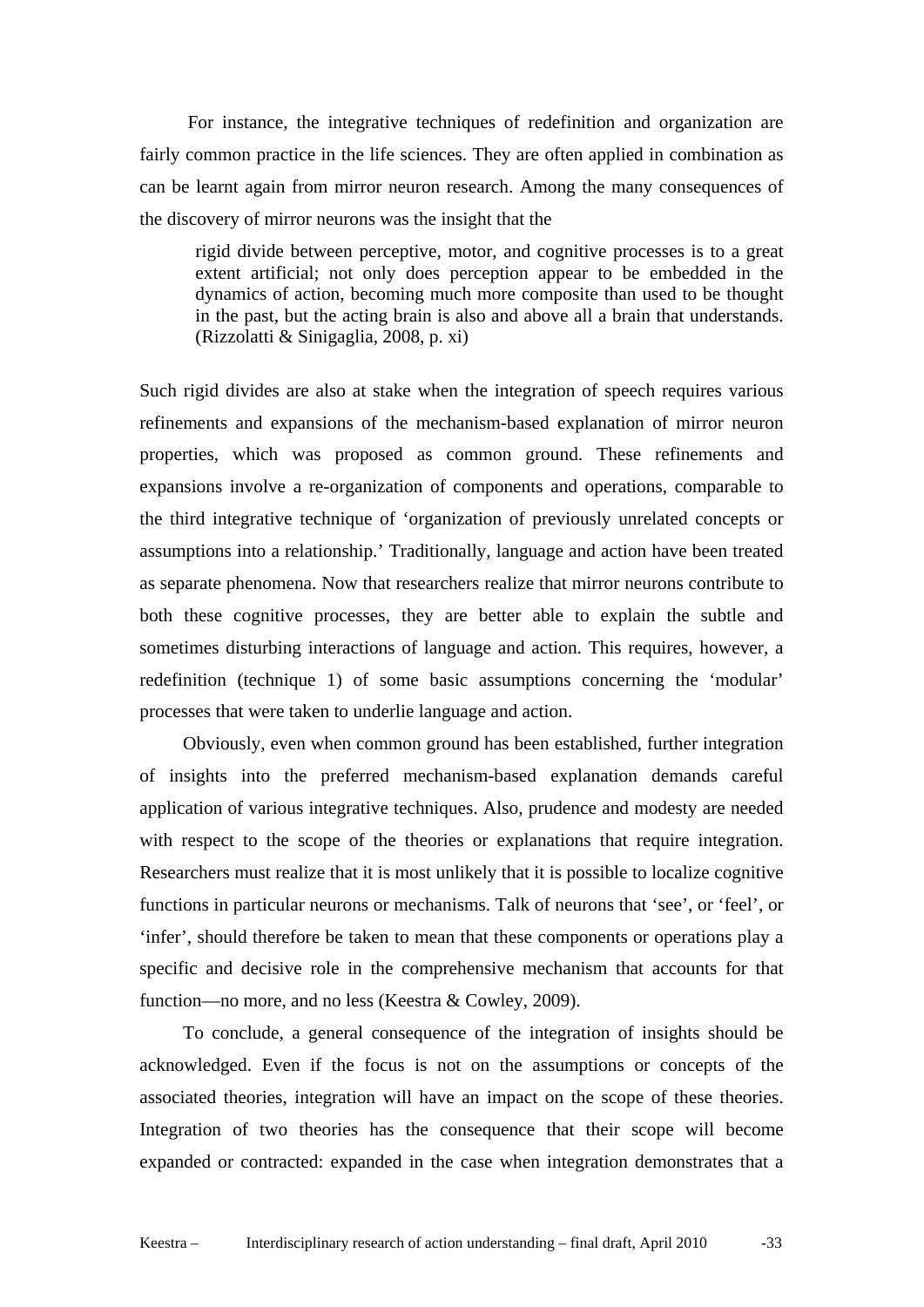mechanism has also an impact on an additional component or operation, contracted when the converse is true and a mechanism turns out to depend on another mechanism for its operation, for instance. In cases where the integrated theory has wide-ranging impact on the complex explanatory mechanism, both theory expansion or contraction will obtain, though with respect to different components, operations or interactions and the theories pertaining to these.

### **10 Present a mechanism-based explanation of human action understanding and test it**

 Often, interdisciplinary understanding of a problem will be obtained at the final stage of the research process. In a mechanism-based approach to explanation this is somewhat different. As many—if not most—phenomena in the natural, life and cognitive sciences do not appear contingently but reflect the behavior of a complex mechanism, there are often already interdisciplinary mechanism-based explanations available of components or operations of the eventual, overarching explanatory mechanism. Remember the definition of a mechanism mentioned earlier: "[A] mechanism is an organized system of component parts and component operations. The mechanism's components and their organization produce its behavior, thereby instantiating a phenomenon" (Bechtel, 2005). When employing the mechanism-based approach, researchers are aware of the fact that their specific research of such a phenomenon should allow integration into such a mechanism as pertaining to a component or operation or one of its interactions.

 How we represent the explanatory mechanism is dependent upon its aim. Complex and dynamic mechanisms, with their reciprocal constraints of components and operations and their feed-back and feed-forward streams are difficult to represent as a picture. Developing a computer program that includes such components and operations is a more feasible method. However, if our interest is in the neural areas that are involved in the mechanism, we may settle for a neuroanatomical map with designated cortical areas and some broad processing streams. Or we might focus on a finer grain of single neurons, like mirror neurons, and present the fine distribution of those in a particular area and their connections. Often, researchers present their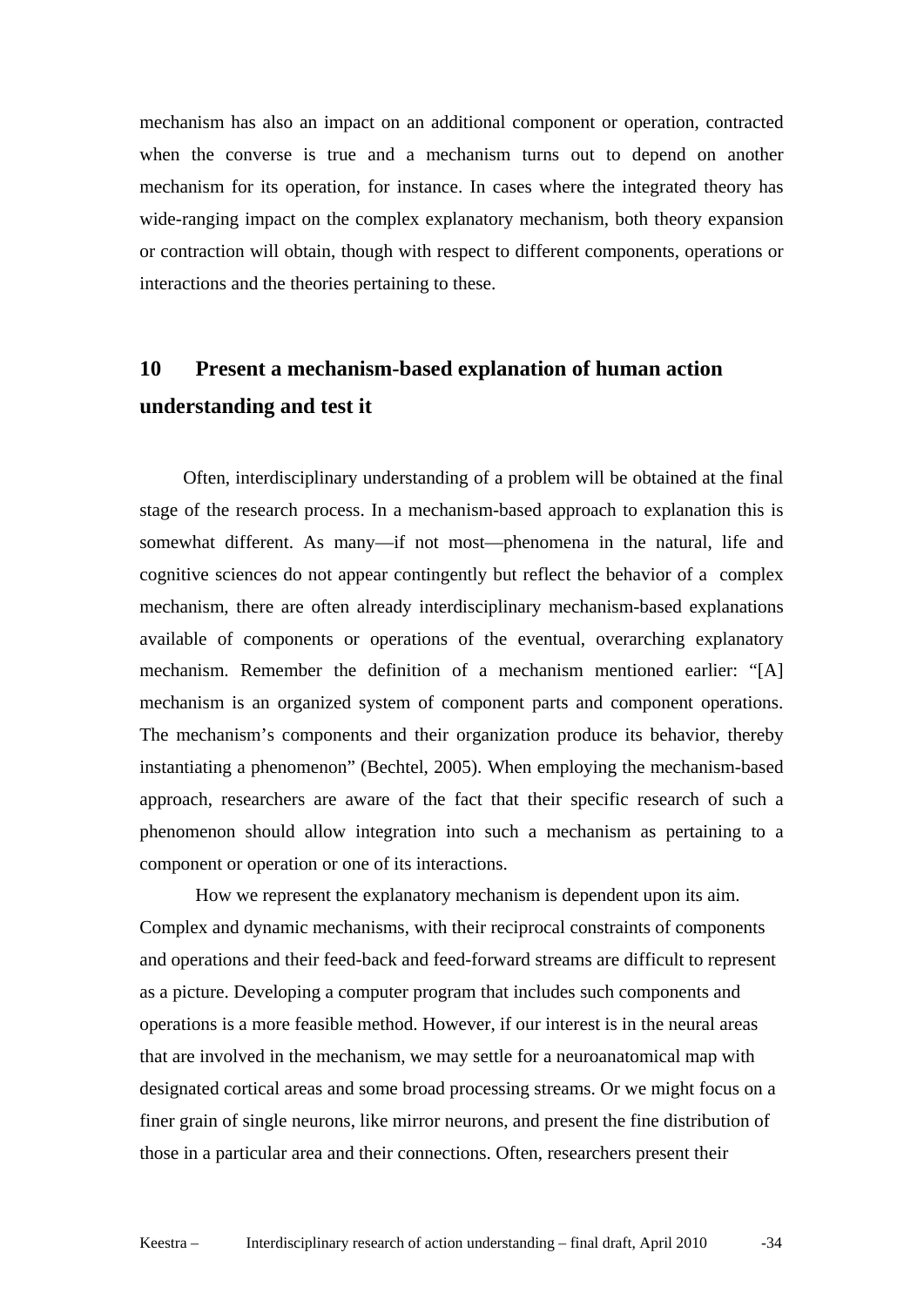findings in a relatively abstract 'boxology' where boxes and arrows refer to components and operations. In that case, we can add labels to these that refer broadly to their neural implementations in specific cortical areas. In the figure below, I have presented most of the relevant information on action understanding contained in this chapter in a mixed form of a boxology and the mechanism figure found in the introduction. Clearly, it is far from complete and much more information could be added to it or integrated with it. Specification of the components and operations would require additional layers and theoretical descriptions of those but these are beyond the scope of this chapter.

 Finally, it is easy to see that such a visual representation of the mechanism can assist further research in many ways, perhaps better than a verbally formulated theory would do. Let me stress that as an integrative device mechanism-based explanation does not exclude formulation of verbal and mathematical theories. Such theories often focus on specific components or operations as we find them in the mechanism. As we noted above, cognitive scientific experiments involve activation, interference or stimulation of components or operations. The consequences of those can subsequently be detected as changes in components or operations at other levels, or indeed in the behavior of the subject. With the help of a mechanism sketch such as the one below we can more specifically engage in the formulation of hypotheses and thinking of potential interventions in it. We can consider horizontal interactions and their potential effects, or we can reflect on inter-level investigations, using the interference and stimulation techniques mentioned earlier. Such tests should lead to refinements, adjustments or perhaps even the rejection of the proposed mechanism sketch.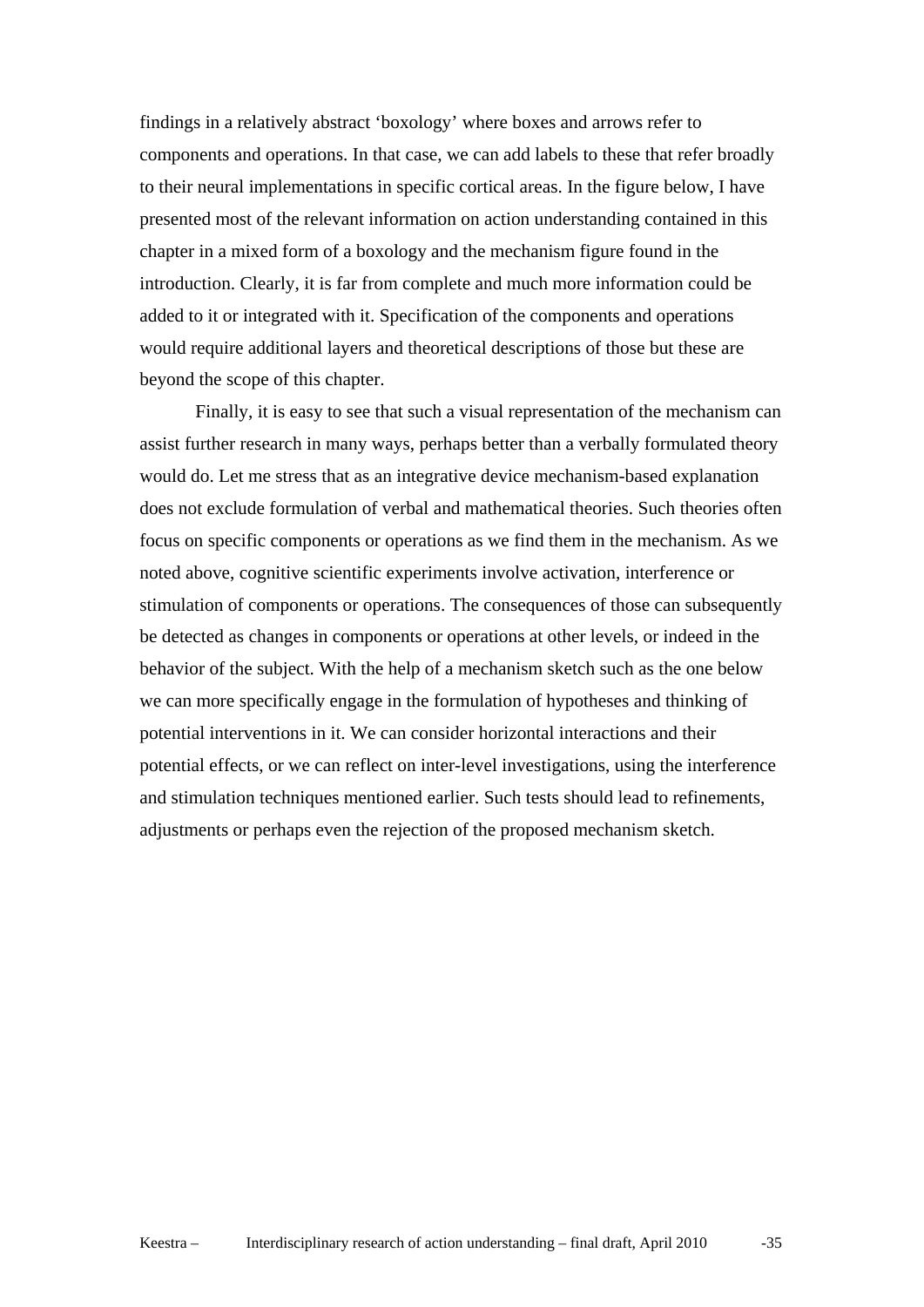

Figure: a highly simplified and incomplete mechanism sketch of human action understanding. Many dynamical (feedforward & feedback, top-down & bottom-up) interactions are left out. Further components and operations, like attention, memory, and awareness could be added to the sketch as they modulate action understanding. Note that each component and interaction could in turn be investigated as a complex phenomenon on its own, requiring a mechanism-based explanation. Note as well, that components may play a role in other mechanisms and contribute to various phenomena simultaneously. This is the case with mirror neurons, for example. (© M. Keestra)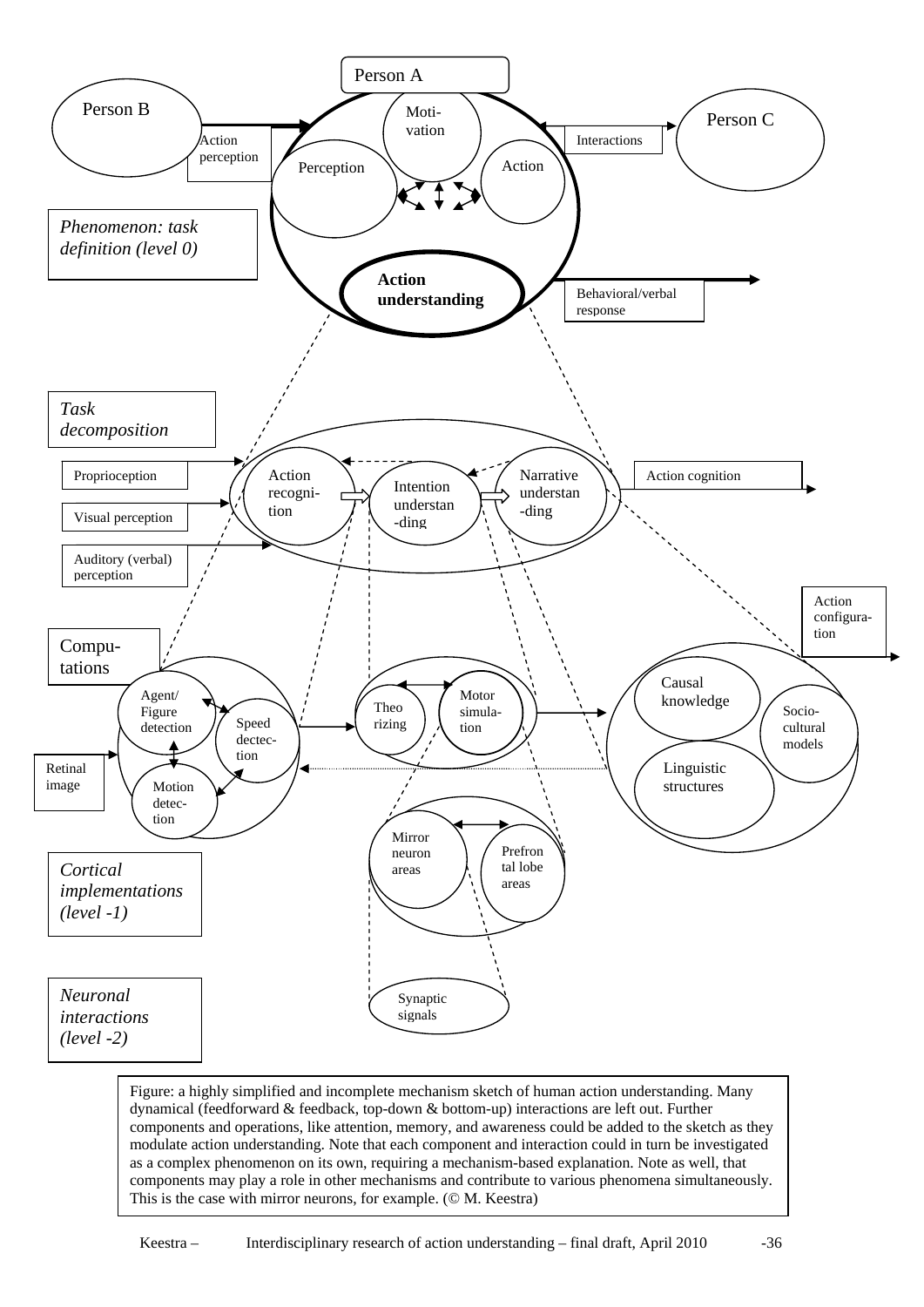### **Concluding remarks**

 Action understanding is a complex cognitive capability performed by a complex cognitive mechanism. As we learnt above, that mechanism is comprised of various components and operations, that are themselves open to mechanism-based explanations. In developing a mechanism-based explanation of action understanding, we need therefore to integrate insights from various disciplines by attributing these to components or operations or to specific interactions in which the mechanism participates. Strikingly, although there are many non-linear processes involved and notwithstanding the complexity of the overarching mechanism, the phenomenon of action understanding displays relatively stable properties under specific conditions.

 The method proposed in this chapter requires application of the heuristics of definition, decomposition and localization. However, not all phenomena lend themselves to this explanatory approach. If a phenomenon does not appear at all to behave in an orderly fashion, or if it turns out to be impossible —even preliminarily to localize and identify components or operations, then we may have to look for another approach. Fortunately for us, human action understanding is a phenomenon suitable for this approach. By learning more about the complex and dynamic mechanism that explains it, we can appreciate even more this crucial capability and cope with its constraints and limitations. Indeed, rather than being satisfied with explanations of its successes, it may be even more important in our global society to acknowledge the fragility of our capability of understanding.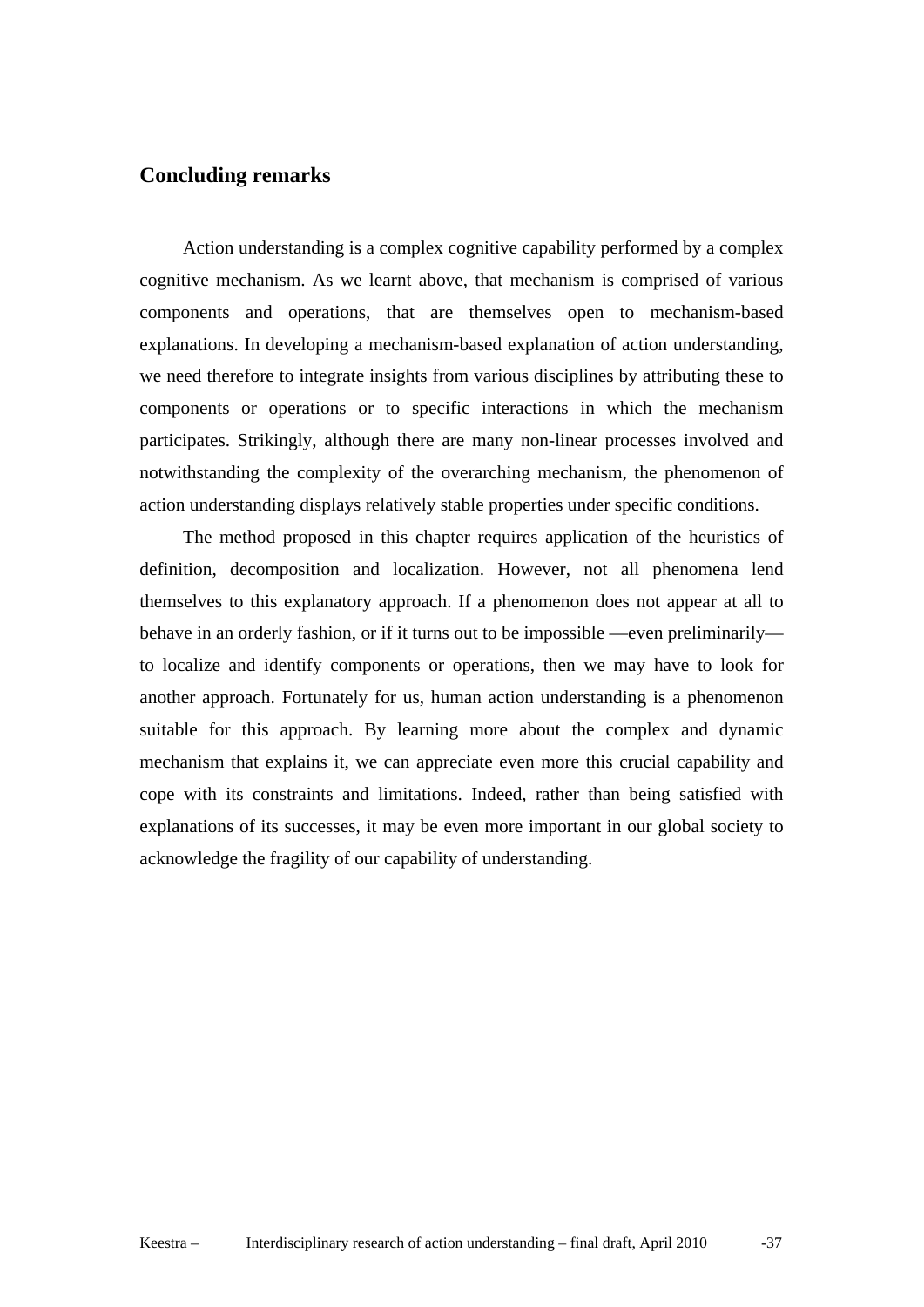#### **Bibliography**

- Arbib, M. & Bonaiuto, J. (2008). From grasping to complex imitation: mirror systems on the path to language. *Mind & Society, 7*(1), 43-64.
- Baldwin, D. A., Baird, J. A., Saylor, M. M., & Clark, M. A. (2001). Infants Parse Dynamic Action. *Child Development, 72*(3), 708-717.
- Bargh, J. A., & Chartrand, T. L. (1999). The Unbearable Automaticity of Being. *American Psychologist, 54*(7), 462-479.
- Bayne, T., & Pacherie, E. (2007). Narrators and comparators: the architecture of agentive self-awareness. *Synthese, 159*(3), 475-491.
- Beatty, J. (1997). Why Do Biologists Argue like They Do? *Philosophy of Science, 64*, S432-S443.
- Bechtel, W. (2005). The challenge of characterizing operations in the mechanisms underlying behavior. *J Exp Anal Behav., 84*(3), 313.
- Bechtel, W., & Richardson, R. C. (1993). *Discovering complexity: decomposition and localization as strategies in scientific research*. Princeton, NJ: Princeton University Press.
- Blakemore, S. J., Winston, J., & Frith, U. (2004). Social cognitive neuroscience: Where are we heading? *Trends in Cognitive Sciences, 8*(5), 216.
- Boix Mansilla, V., Duraisingh, E. D., Wolfe, C. R., & Haynes, C. (2009). Targeted Assessment Rubric: An empirically grounded rubric for interdisciplinary writing. *The Journal of Higher Education, 80*(3), 334-353.
- Breazeal, C. L. (2004). *Designing sociable robots*. Cambridge, MA: The MIT Press.
- Byrne, R. W. (1999). Imitation without intentionality. Using string parsing to copy the organization of behaviour. *Animal Cognition, 2*(2), 63-72.
- Byrne, R. W., & Russon, A. E. (1998). Learning by imitation: A hierarchical approach. *Behavioral and Brain Sciences, 21*(05), 667-684.
- Changeux, J. P., & Ricoeur, P. (2000). *What makes us think? A neuroscientist and a philosopher argue about ethics, human nature, and the brain* (M. B. DeBevoise, Trans.). Princeton: Princeton University Press.
- Craver, C. F. (2007). *Explaining the Brain. Mechanisms and the Mosaic Unity of Neuroscience*: Oxford U P.
- Dennett, D. C. (1989). *The intentional stance*. Cambridge, MA: MIT press.
- Donald, M. (1991). *Origins of the modern mind. Three stages in the evolution of culture and cognition.* Cambridge, MA: Harvard University Press.
- Dupre, J. (2001). In defence of classification. *Studies in History and Philosophy of Science Part C: Studies in History and Philosophy of Biological and Biomedical Sciences, 32*(2), 203-219.
- Gadamer, H. G. (2004). *Truth and method* (J. Weinsheimer & D. G. Marshall, Trans.). London: Continuum
- Gallagher, S., & Hutto, D. (2008). Understanding others through primary interaction and narrative practice. In J. Zlatev, T. Racine, C. Sinha & E. Itkonen (Eds.), *The shared mind: Perspectives on intersubjectivity* (pp. 17–38). Amsterdam: John Benjamins.
- Gallese, V., & Goldman, A. (1998). Mirror neurons and the simulation theory of mind-reading. *Trends in Cognitive Sciences, 2*(12), 493-501.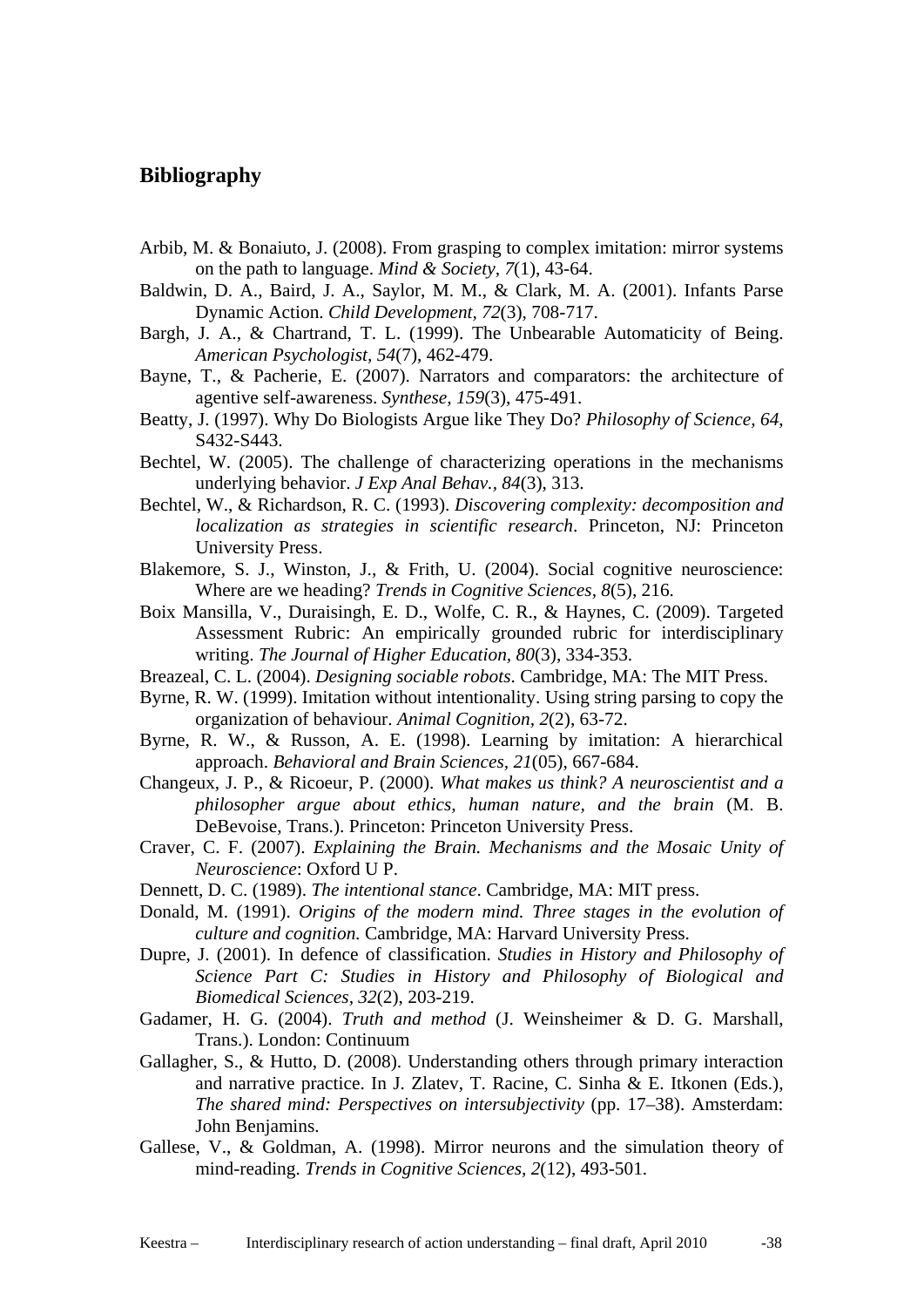- Gergely, G., Nádasdy, Z., Csibra, G., & Bíró, S. (1995). Taking the intentional stance at 12 months of age. *Cognition, 56*(2), 165-193.
- Gergen, K. J., & Semin, G. R. (1990). Everyday understanding in science and daily life. In K. J. Gergen & G. R. Semin (Eds.), *Everyday understanding: Social and scientific implications* (pp. 1-18). London: SAGE.
- Hacking, I., ed. (1983). Scientific Revolutions. Oxford, Oxford University Press.
- Hard, B. M., Lozano, S. C., & Tversky, B. (2006). Hierarchical Encoding of Behavior: Translating Perception Into Action. Journal of Experimental Psychology: General, 135(4), 588-608.
- Han, S. H., & Northoff, G. (2008). Culture-sensitive neural substrates of human cognition: a transcultural neuroimaging approach. Nature Reviews Neuroscience, 9(8), 646-654.
- Hauser, M. D., Chomsky, N., & Fitch, W. T. (2002). The Faculty of Language: What Is It, Who has it, and How Did It Evolve? *Science, 298*, 1569-1579.
- Hedstrom, P., & Swedberg, R. (1996). Social Mechanisms. *Acta Sociologica, 39*(3), 281-308.
- Hollis, M. (1977). *Models of man: Philosophical thoughts on social action*. Cambridge: Cambridge University Press.
- Hurley, S., & Chater, N. (2005). Introduction: The Importance of Imitation. In S. Hurley & N. Chater (Eds.), *Perspectives on imitation: from neuroscience to social science (Vol. I & II)*. Cambridge, MA MIT Press.
- Hutto, D. D. (2007). *Folk psychological narratives: The sociocultural basis of understanding reasons.* Cambridge, MA: The MIT Press.
- Iacoboni, M. (2008). *Mirroring people: The new science of how we connect with others*. New York: Farrar Straus & Giroux.
- Keestra, M. (2008). The Diverging Force of Imitation: Integrating Cognitive Science and Hermeneutics. *Review of General Psychology, 12*(2), 127-136.
- Keestra, M., & Cowley, S. J. (2009). Foundationalism and neuroscience; silence and language. *Language Sciences, 31*(4), 531-552.
- Klein, J. T. (1990). *Interdisciplinarity history, theory, and practice*. Detroit, MI: Wayne State University Press.
- Kruglanski, A. W., & Orehek, E. (2007). Partitioning the Domain of Social Inference: Dual Mode and Systems Models and Their Alternatives. *Annual Review of Psychology, 58*(1), 291-316.
- Lakoff, G., & Johnson, M. (1999). *Philosophy in the flesh the embodied mind and its challenge to western thought*. New York, N.Y.: Basic Books.
- Machamer, P., Darden, L., & Craver, C.-F. (2000). Thinking about Mechanisms. *Philosophy of Science, 67*(1), 1-25.
- Miller, G. A. (2003). The cognitive revolution: a historical perspective. *Trends in Cognitive Sciences, 7*(3), 141-144.
- Newell, W. H. (1998). Professionalizing Interdisciplinarity. Literature Review and Research Agenda. In W. H. Newell (Ed.), *Interdisciplinarity: Essays from the Literature.* (pp. 529-563). New York: College Entrance Examination Board.
- Poldrack, R. A., Sabb, F. W., Foerde, K., Tom, S. M., Asarnow, R. F., Bookheimer, S. Y., et al. (2005). The Neural Correlates of Motor Skill Automaticity. *J. Neurosci., 25*(22), 5356-5364.
- Read, S. J., & Miller, L. C. (2005). Explanatory coherence and goal-based knowledge structures in making dispositional inferences. In B. F. Malle & S. D. Hodges